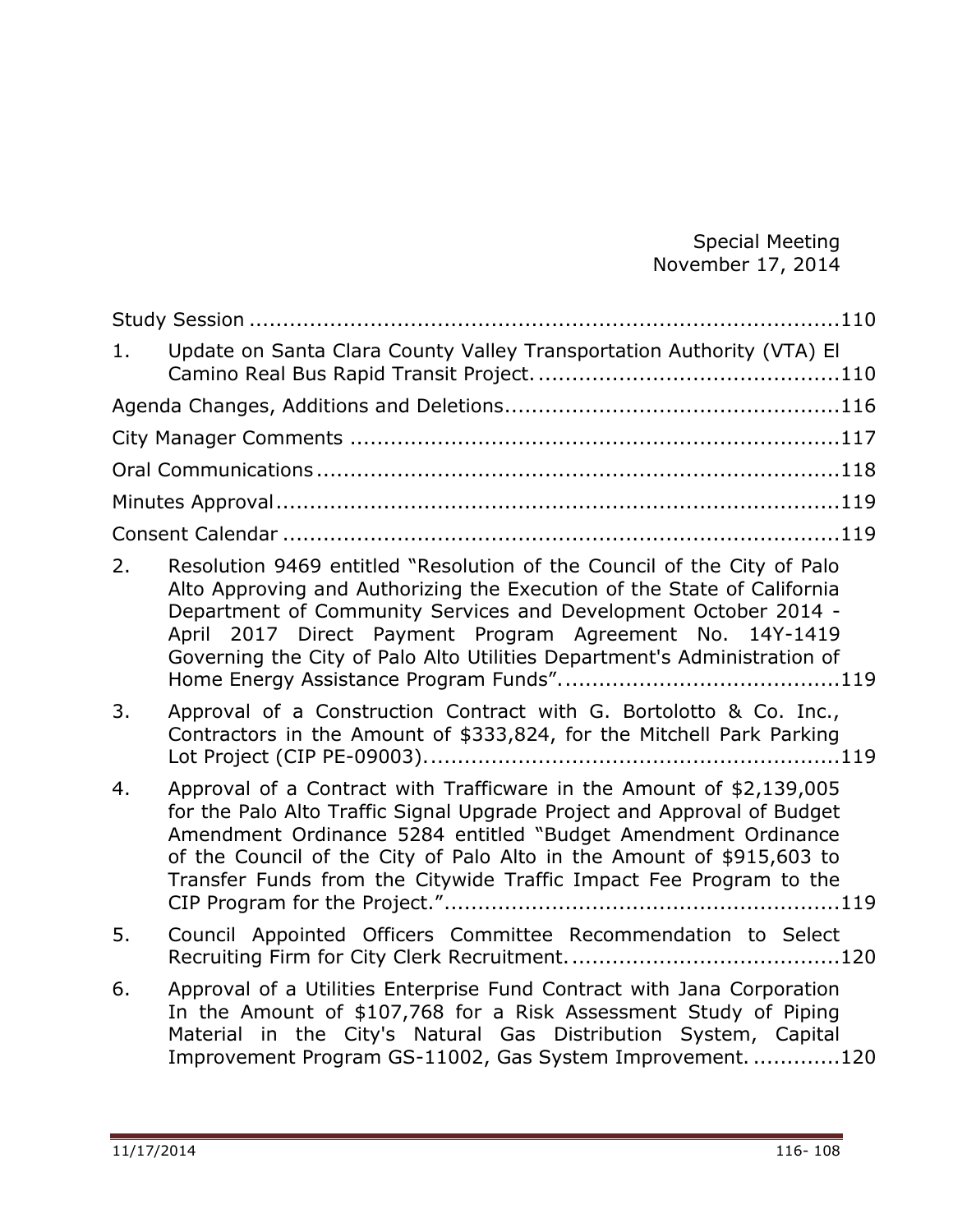| 7.  | Approval of Institute of Museum and Library Services Grant of \$88,010<br>to Palo Alto Art Center for a Collaborative Project Between the Palo<br>Alto Art Center and the Junior Museum and Zoo120                                                                                  |
|-----|-------------------------------------------------------------------------------------------------------------------------------------------------------------------------------------------------------------------------------------------------------------------------------------|
| 8.  | Resolution 9470 entitled "Resolution of the Council of the City of Palo<br>Alto Authorizing the City Manager to Sign a Memorandum of<br>Understanding on Behalf of the City of Palo Alto, for a Grant of Funds<br>for the State Homeland Security Grant Program State Homeland      |
| 9.  | Comprehensive Plan Update: Discussion of the Scope and Schedule of<br>the Planning Process, Including Concurrent Zoning Changes (An initial<br>discussion on this item took place on November 3, 2014 and was<br>expected to continue on November 17, 2014. Staff requests that the |
|     |                                                                                                                                                                                                                                                                                     |
| 10. | Approval of Third Amendment to the Lease Between the Palo Alto<br>Unified School District and the City of Palo Alto at the Cubberley                                                                                                                                                |
| 11. | Adoption of an Ordinance Repealing the Prohibition on Human<br>Habitation of Vehicles (Ordinance No. 5206, Codified as Palo Alto                                                                                                                                                    |
| 12. | Approval of the Proposed Grocery Store Tenant (College Terrace<br>Market) Within PC 5069 (College Terrace Centre) Based on the Finding<br>that the Proposed Grocery Tenant Would Likely be Comparable in<br>Quality of Products and Services as JJ&F as it Existed and Operated on  |
| 13. | Review of City Hall Remodel Project (Continued From November 10,                                                                                                                                                                                                                    |
| 14. | Policy Discussion on Whether to Conduct a Closed Session Prior to an<br>Open Session to Discuss the 2014-2015 Management & Professional<br>Compensation Plan; Possible Referral to Policy & Services Regarding<br>Closed/Open Session Practice for Compensation Matters. 132        |
|     | Council Member Questions, Comments And Announcements135                                                                                                                                                                                                                             |
|     | ADJOURNMENT: The meeting was adjourned at 10:47 P.M. 138                                                                                                                                                                                                                            |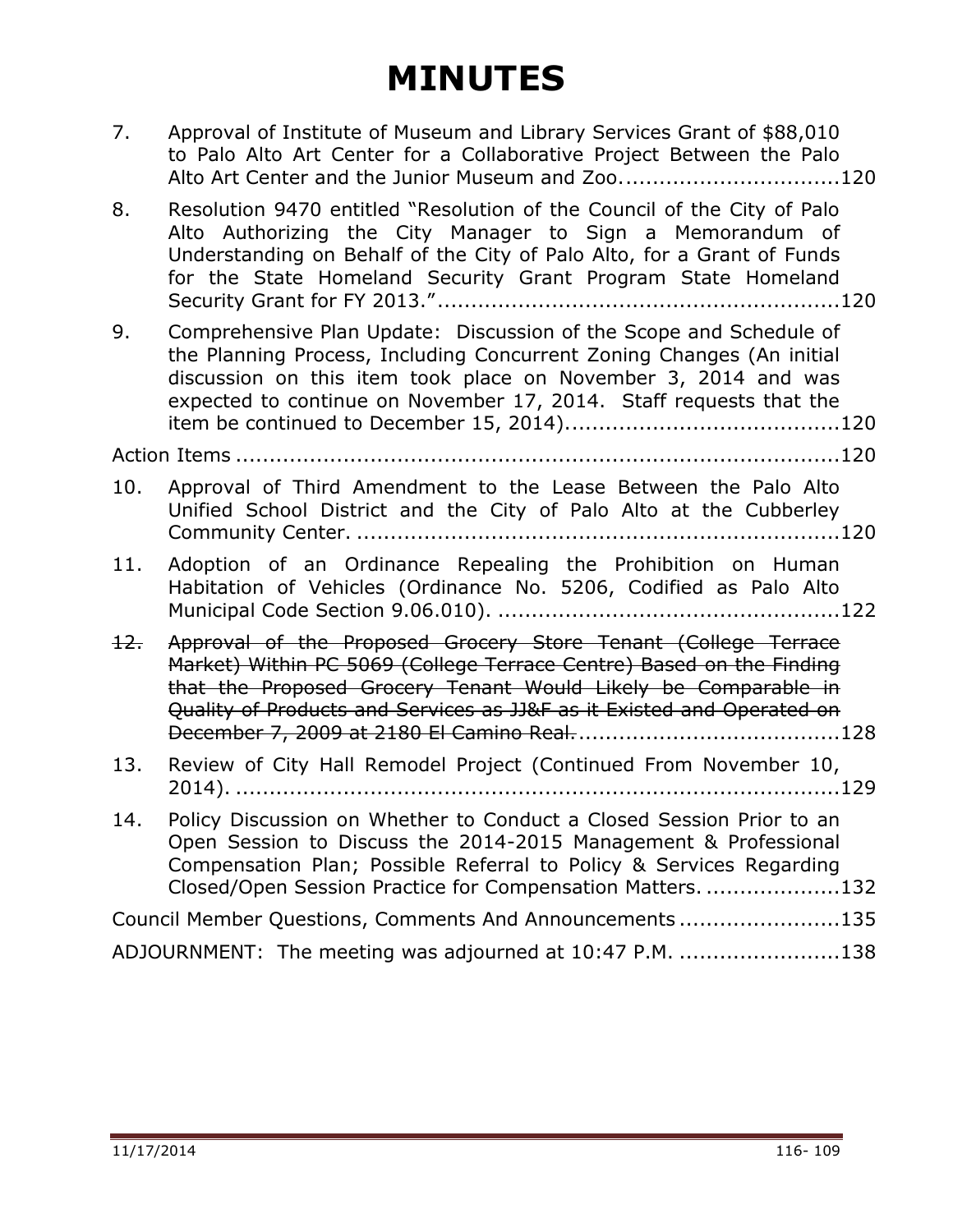The City Council of the City of Palo Alto met on this date in the Council Chambers at 5:16 P.M.

- Present: Berman, Burt arrived @ 5:46 P.M., Klein arrived @ 5:21 P.M, Kniss, Price, Scharff, Schmid arrived @t 5:46 P.M., Shepherd
- Absent: Holman

#### <span id="page-2-0"></span>**Study Session**

<span id="page-2-1"></span>1. Update on Santa Clara County Valley Transportation Authority (VTA) El Camino Real Bus Rapid Transit Project.

Mayor Shepherd advised that the Council held a Study Session in 2012 regarding Bus Rapid Transit (BRT). In 2013, the City submitted comments regarding the Environmental Impact Report (EIR) scoping report and supported the Santa Clara County Valley Transportation Authority (VTA) preferred option. VTA was considering dedicated lanes to Embarcadero Road. The Council would receive VTA's report regarding options so that Staff could prepare a letter commenting on the VTA Draft EIR. The Staff Report indicated comments were due by December 15, 2015; however, the correct date was January 14, 2015.

Council Member Price, Council Representative to VTA Board of Directors, introduced John Ristow and Steve Fisher.

Jaime Rodriguez, Transportation Manager, noted the Draft EIR was released approximately two weeks prior to the meeting. Staff requested feedback in order to develop a comment letter for approval by the Council and submission to VTA.

John Ristow, Santa Clara Valley Transportation Administration Director of Planning and Program Development, reported the overall project extended from the Palo Alto Transit Center to the SAP Arena near Diridon Station. The proposed alternatives were composed of varying lengths of dedicated lane. On El Camino Real, VTA proposed repurposing two of the six lanes of travel for BRT. After the comment period, VTA staff would present a preferred alternative to the VTA Board of Directors. VTA staff expected to certify the Final EIR in the late summer of 2015. The intent of the project was to provide a fast, frequent, and reliable BRT system. The corridor had the highest ridership for VTA buses. VTA wished to improve the transit option for the corridor, because of the investments made by cities and private development.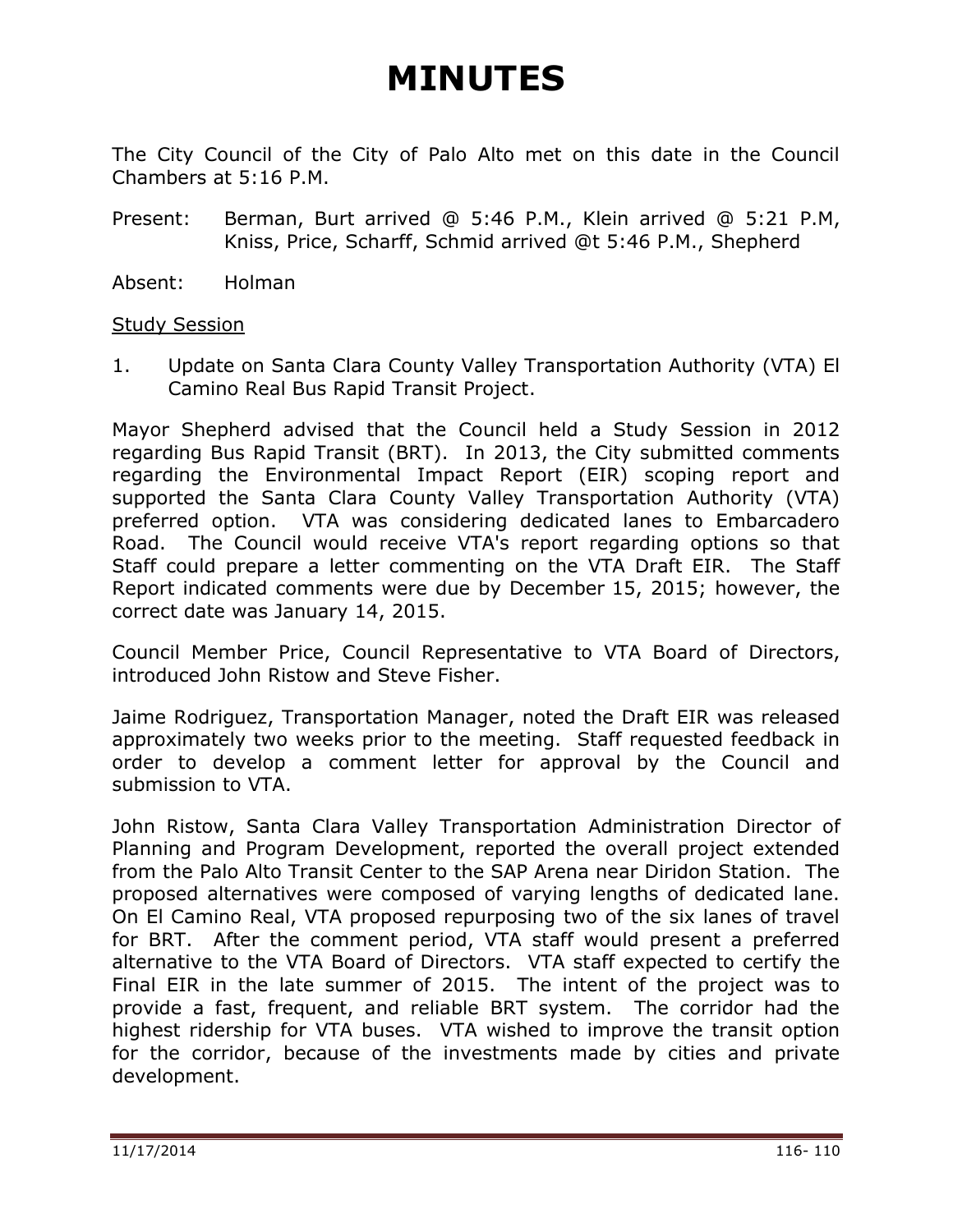The first roadway configuration featured a painted median busway and stations similar to rail stations with level boarding and all fare payment systems. The mixed flow configuration would have bulbout stations in the Number 3 (outside) lane. While the investment amount was significant, operating costs would be less expensive with extended dedicated lanes. VTA performed a comprehensive review of 82 traffic intersections within the corridor and 165 traffic intersections outside the corridor to determine traffic flow. VTA's traffic demand model forecast ridership and future traffic levels. The traffic demand model included input from the City's General Plan land uses and all current and future roadway and transit networks. The traffic analysis was reviewed in terms of traffic delay and impacts to all 240 intersections. Currently, a bus could travel from Palo Alto to Diridon Station in approximately 85 minutes. In a dedicated travel lane, a bus could travel the entire corridor in 48 minutes. Implementing a dedicated travel lane would result in a 3.7-minute impact to vehicular traffic. A portion of travel trips displaced by a dedicated lane would move to the bus, convert to a different travel mode, or disperse to other streets. In some instances, traffic dispersion to other streets would be small. If the dedicated lane option was chosen, VTA staff would work with City Staff to determine whether to implement on-street parking or a dedicated bike lane. A dedicated bus lane would require signalizing or closing some left-turn lanes. Both options would require some tree removal; however, all trees would be replaced in-kind. VTA staff would work with City Staff to mitigate traffic impacts to intersections; and the project would pay for improvements. VTA had scheduled a number of public meetings in various cities and would visit almost all city councils as well. VTA staff wanted feedback from cities along the corridor.

Mayor Shepherd inquired whether Staff would present a comment letter to the Council on December 15 rather than December 8, 2014.

Mr. Rodriguez indicated Staff would likely return to the Council by December 15, 2014.

Mayor Shepherd noted VTA's mailing address for individuals to provide their comments directly to VTA.

Vice Mayor Kniss recalled that El Camino Real was a state highway.

Mr. Ristow concurred.

Vice Mayor Kniss inquired about the City's influence over a state highway.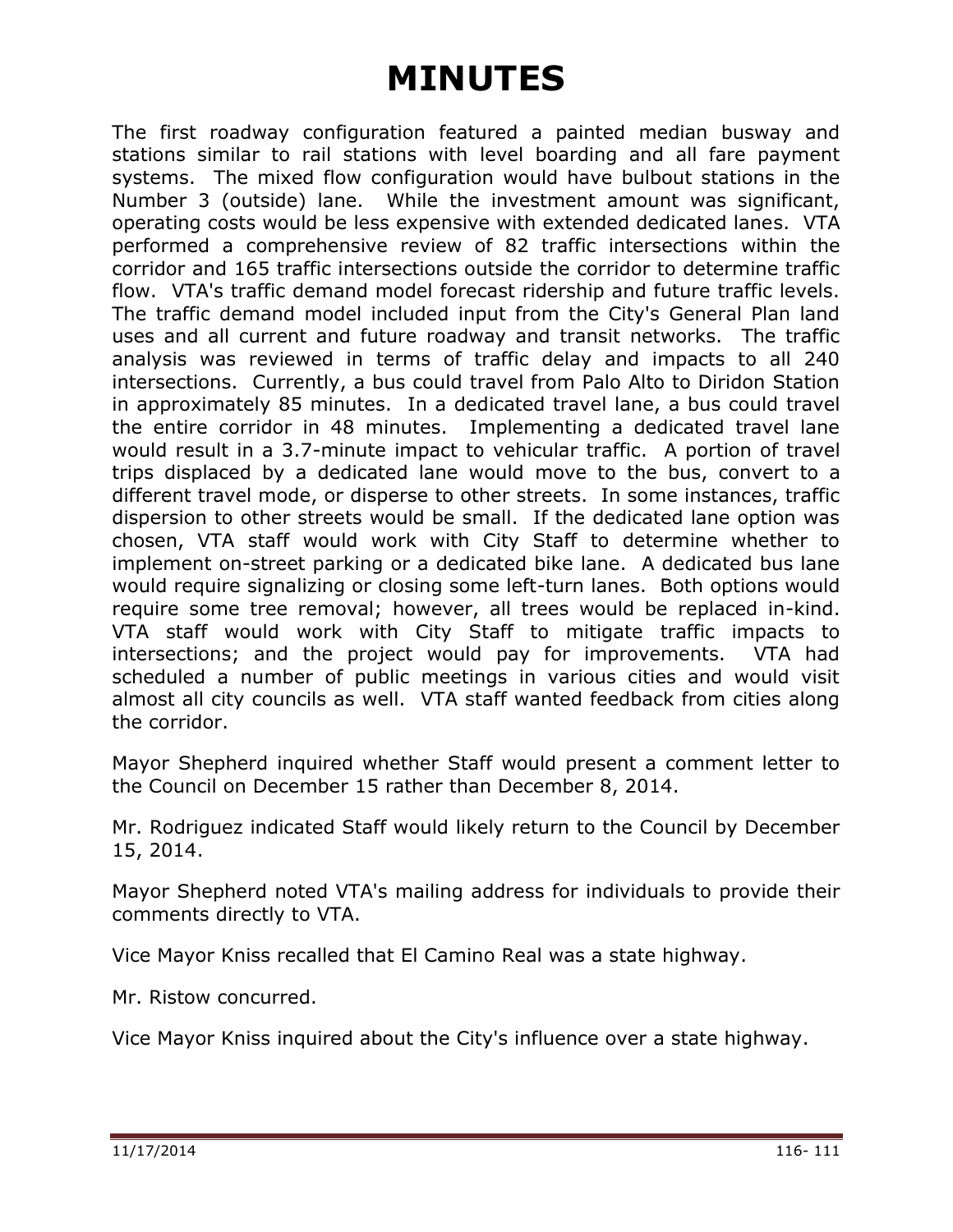Mr. Ristow explained that the California Department of Transportation (Caltrans) had final approval of any improvements made to El Camino Real. VTA was working with Caltrans and held a co-op agreement with Caltrans.

Vice Mayor Kniss reported the City was not the governing board for El Camino Real and, regardless of City comments, Caltrans would make the final decision.

Mr. Ristow added that VTA, as the implementing agency, would decide which alternative it would propose to Caltrans.

Adina Levin, Friends of Caltrain, stated the travel time for buses would be competitive with vehicular traffic if the dedicated lane option was chosen. In other cities across the country, BRT that was time competitive with vehicular traffic achieved ridership greater than the amount forecast. She urged the Council to consider the benefits of making the bus time competitive with vehicular traffic.

Herb Borock believed the EIR should compare demographics of prior surveys that indicated the typical bus rider did not own a car. Most traffic along El Camino Real originated outside the City. Analysis of the dedicated bus lanes should include vehicular traffic turning right and crossing dedicated bus lanes. He questioned the purpose of locating traffic signals along Alma Street.

Vanessa Warheit preferred the dedicated lane option and strongly encouraged the addition of bicycle lanes.

Council Member Price assumed mitigations would occur mainly under the dedicated lane scenario.

Mr. Ristow answered yes.

Council Member Price asked if mitigations would be needed under the mixed flow option.

Mr. Ristow responded no.

Council Member Price inquired whether the features of BRT buses would be similar to existing express buses.

Mr. Ristow explained that express buses were designed for longer trips; therefore, BRT buses would be similar to regular buses with interior and exterior bike racks.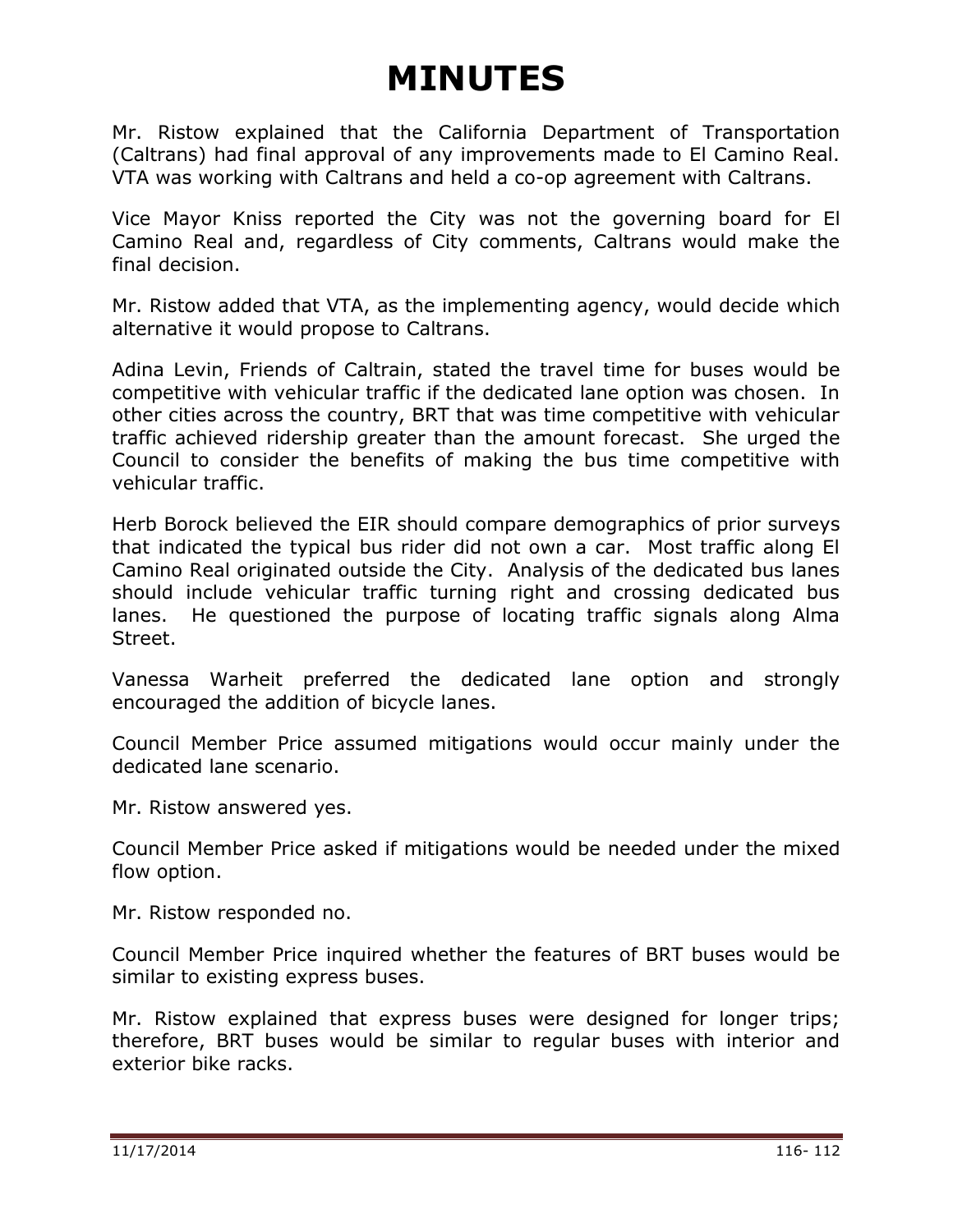Council Member Price inquired about the feasibility and cost of implementing a mixed flow option and then moving toward a dedicated lane option.

Mr. Ristow indicated the cost would include removal of the outside bulb-outs and construction of the interior median busway. Moving from a mixed flow option to a dedicated lane option was possible; however, funds would be expended twice for the same type of project.

Council Member Scharff asked if dedicated lanes would extend beyond Embarcadero Road.

Mr. Ristow replied no.

Council Member Scharff understood VTA had agreed not to extend dedicated lanes into Palo Alto.

Mr. Ristow advised that the City of Mountain View requested VTA study dedicated lanes further into Mountain View and into Palo Alto; therefore, VTA added the alternative.

Council Member Scharff inquired about the real impact of BRT on traffic in Palo Alto.

Mr. Rodriguez reported initial analysis indicated significant impacts to vehicle traffic at intersections crossing Alma Street.

Council Member Scharff believed extending BRT to Palo Alto would not be beneficial.

Mr. Ristow indicated VTA could do nothing or one of the two options. Ridership and effectiveness of a bus in a dedicated lane was important.

Council Member Scharff stated the presentation did not demonstrate the impacts of dedicated lanes to the various locations.

Mr. Ristow explained that he summarized much of the material in the interest of time.

Council Member Scharff remarked that VTA had not provided the City with adequate time or information to review the impacts of dedicated lanes through Palo Alto.

Mr. Ristow reported VTA staff would provide clarification and answer City Staff questions regarding specific details. Information regarding level of service, traffic delay, and traffic impact and diversion was contained in the EIR.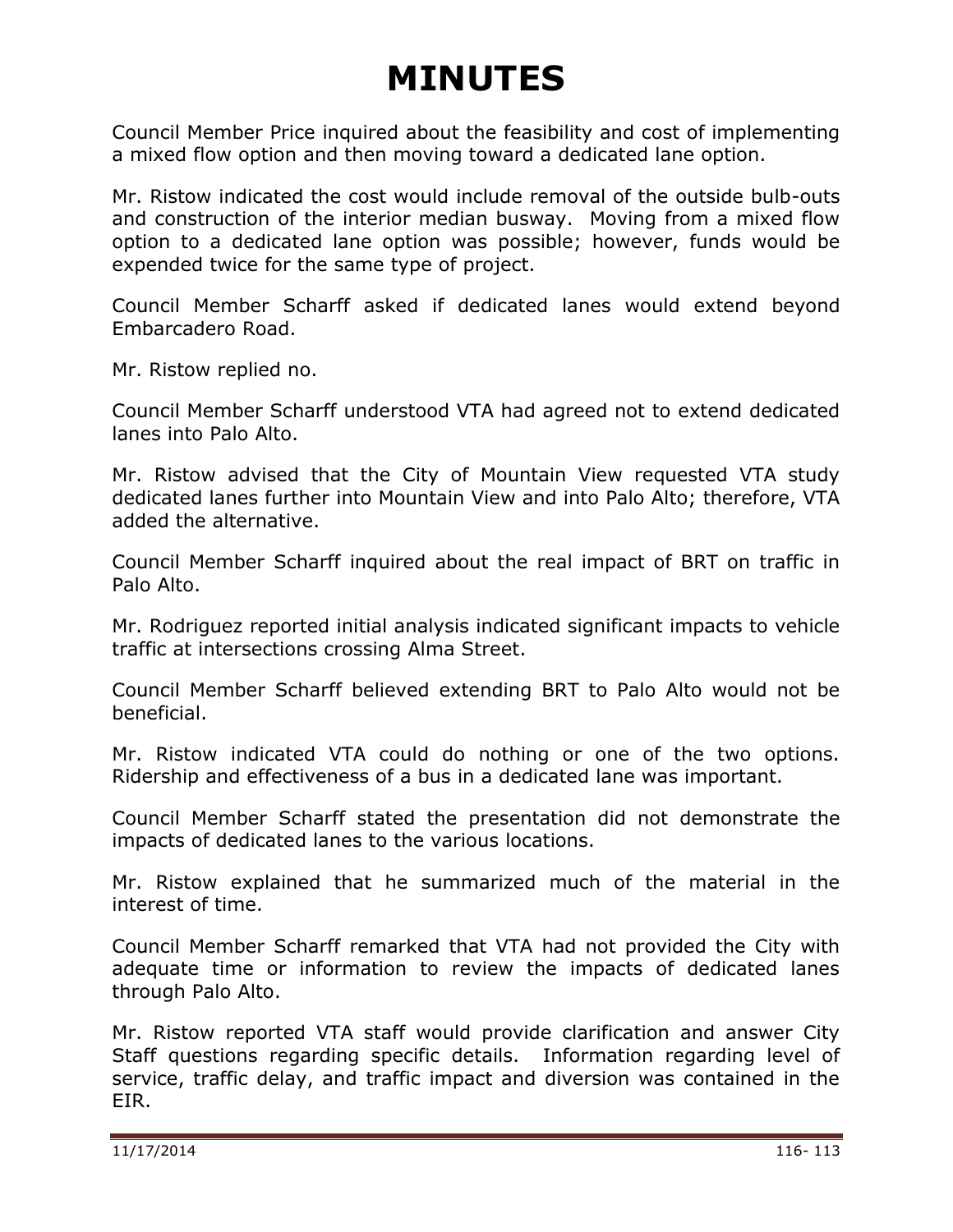Mayor Shepherd clarified that Staff would prepare the comment letter so that could be measured. The following year, the Council could then evaluate that.

Council Member Scharff asked if Staff would focus on the negative impacts of the various options in the comment letter. City policy prohibited new traffic lights on Alma Street, which seemed to be the primary mitigation for dedicated bus lanes. He questioned whether VTA could include new traffic lights as mitigations when it was against City policy.

Mr. Rodriguez understood the EIR covered many of the points raised by Council Member Scharff. Staff would provide a summary of those concerns in detail. Dedicated lanes into Palo Alto would result in significant impacts. City Staff would discuss larger impacts along Alma Street with VTA staff.

Council Member Klein suggested discussion of the current item end at 6:15. In furtherance of that, he did not comment.

Council Member Berman noted the dedicated lane options removed parking spaces and trees and increased travel time for cars, all of which were unpopular with Palo Alto residents. He requested Staff review all data points in the EIR, particularly level of service.

Mayor Shepherd asked how traffic information would align with the City's outdated traffic models and how they would be influenced by the EIR.

Mr. Rodriguez utilized the same traffic forecast model utilized by VTA. The Council had an influential position into whatever happened with the project, because the City had a representative on the VTA Board. In addition, the City had permitting authority for construction of the project within Palo Alto.

Mayor Shepherd inquired whether the data points were the change, which the Council could interpret when updating the Comprehensive Plan. She asked if the City could impose the parking in-lieu fee for the loss of parking spaces as a result of the dedicated lane option.

Mr. Rodriguez explained that the parking in-lieu fee did not apply outside the Downtown District.

Mayor Shepherd assumed growth formulas were taken from the Association of Bay Area Governments (ABAG). She requested Staff comment regarding Alma Street mitigations, alignment with the Bicycle Master Plan, impacts to traffic along El Camino Real, and noise impacts and other similar items.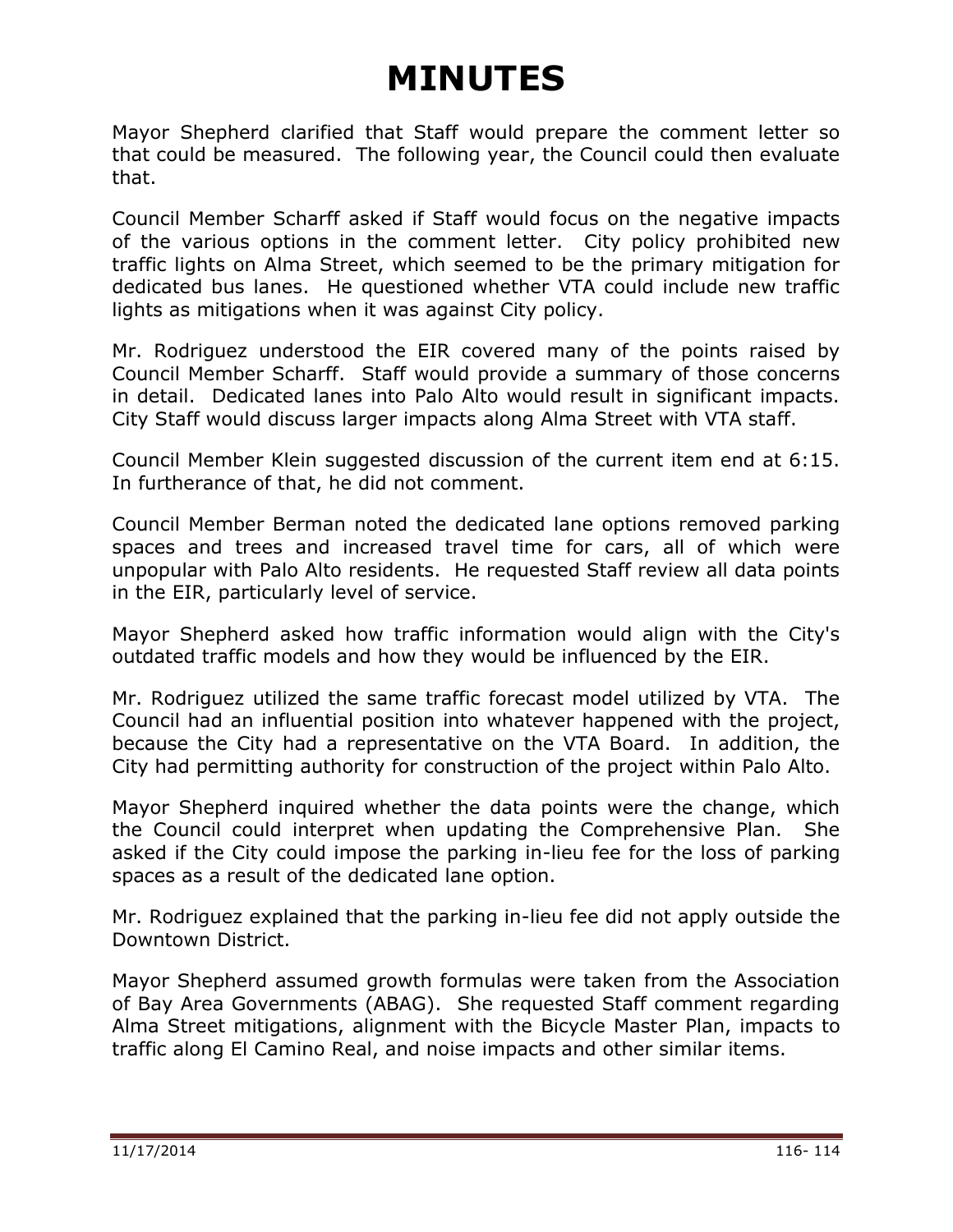Council Member Burt recalled that in the prior discussion the Council received information regarding the number of cars removed from the road as a result of BRT and the number of vehicles displaced by reduction in capacity.

Mr. Ristow had summarized the results of VTA's analysis of traffic impacts from a dedicated bus lane. That information was contained within the EIR.

Council Member Burt inquired whether the net amount between the number of cars removed from the road and the decreased amount of capacity on El Camino Real was readily available.

Mr. Ristow indicated it was contained in the EIR.

Mr. Rodriguez had not extracted relevant data from the EIR. That information would be presented along with the comment letter.

Council Member Burt asked if Staff had an analysis of the degree of loss of level of service.

Mr. Rodriguez had not compared the prior analysis with the new analysis. He would provide that information with the comment letter.

Council Member Burt asked if Staff would analyze the different levels of numbers of trains per hour and impacts that would occur on roadway level of service degradation in conjunction with dedicated lanes.

Mr. Rodriguez could perform that analysis.

Council Member Burt inquired when Staff would return with the comment letter.

Mr. Rodriguez answered most likely January 12, 2015.

Mayor Shepherd reiterated that the comment deadline was January 14, 2015.

Council Member Burt remarked that Staff would not have much time to revise the comment letter according to Council comments on January 12.

Mayor Shepherd advised that the draft comment letter would be provided in the Council packet released approximately ten days prior to the meeting.

Council Member Burt asked if alternatives would include such items as other means to improve ridership.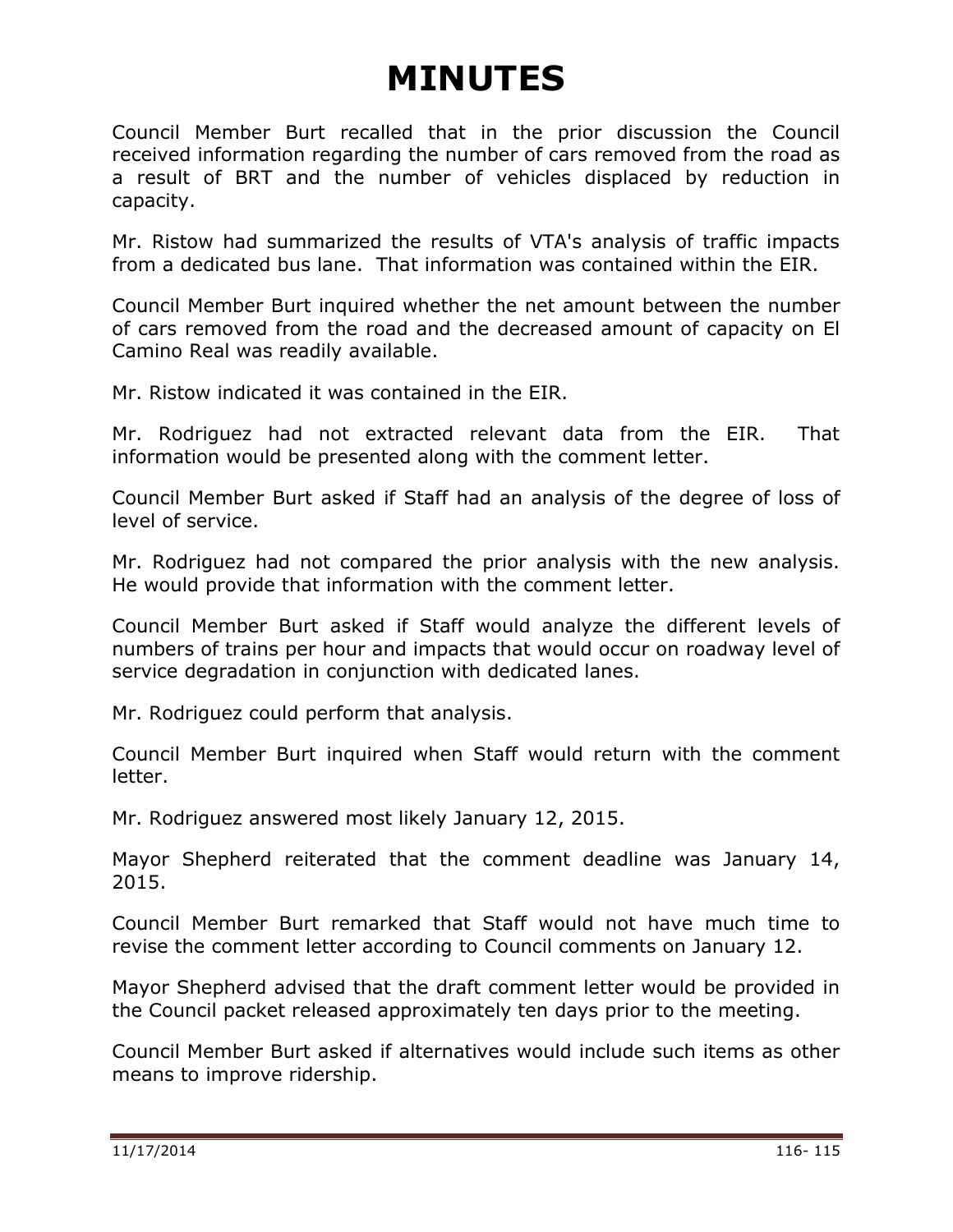Mayor Shepherd requested comments be limited to the EIR.

Council Member Burt explained that he was requesting an alternatives analysis.

Mr. Ristow reported fare scenarios were not evaluated in the EIR. The City could include that in a comment letter.

Council Member Burt wanted alternative means to increase ridership embedded in the alternatives analysis.

Mayor Shepherd reiterated that Staff would present the comment letter to the Council on January 12, 2015. The letter would be released approximately ten days prior to the meeting.

Mr. Rodriguez concurred.

#### <span id="page-8-0"></span>Agenda Changes, Additions and Deletions

Mayor Shepherd recalled the confusion over Vice Mayor Kniss' telephonic attendance at the prior week's Council meeting. At that meeting, she requested the Acting City Clerk review the past use of telephonic attendance and report the circumstances under which Council Members attended meetings by telephone. In 2007, the Council updated the telephonic attendance policy to discourage attendance by telephone and for use only under extraordinary circumstances. Since 2007, five Council Members had utilized telephonic attendance ten times. It was not clear whether those ten telephonic appearances were the result of emergencies. She suggested the Council consider review of the policy prior to the approval of the City Council Procedures and Protocols Handbook in 2015. New information regarding Agenda Item Number 12 was not available for dissemination in the official materials delivered to the Council the prior week. As this was not a planning application, it did not violate Procedure 3.4. She suggested the Agenda Item be continued to December 12, 2014 in order to provide public notice. In addition, continuing the item would allow the Council to consider comments from the neighborhood meeting scheduled for November 19, 2014.

**MOTION:** Mayor Shepherd moved, seconded by Vice Mayor Kniss to postpone Agenda Item Number 12 - Approval of the Proposed Grocery Store Tenant (College Terrace Market) Within PC 5069 (College Terrace Centre) Based on the Finding that the Proposed Grocery Tenant Would Likely be Comparable in Quality of Products and Services as JJ&F as it Existed and Operated on December 7, 2009 at 2180 El Camino Real, to December 1, 2014.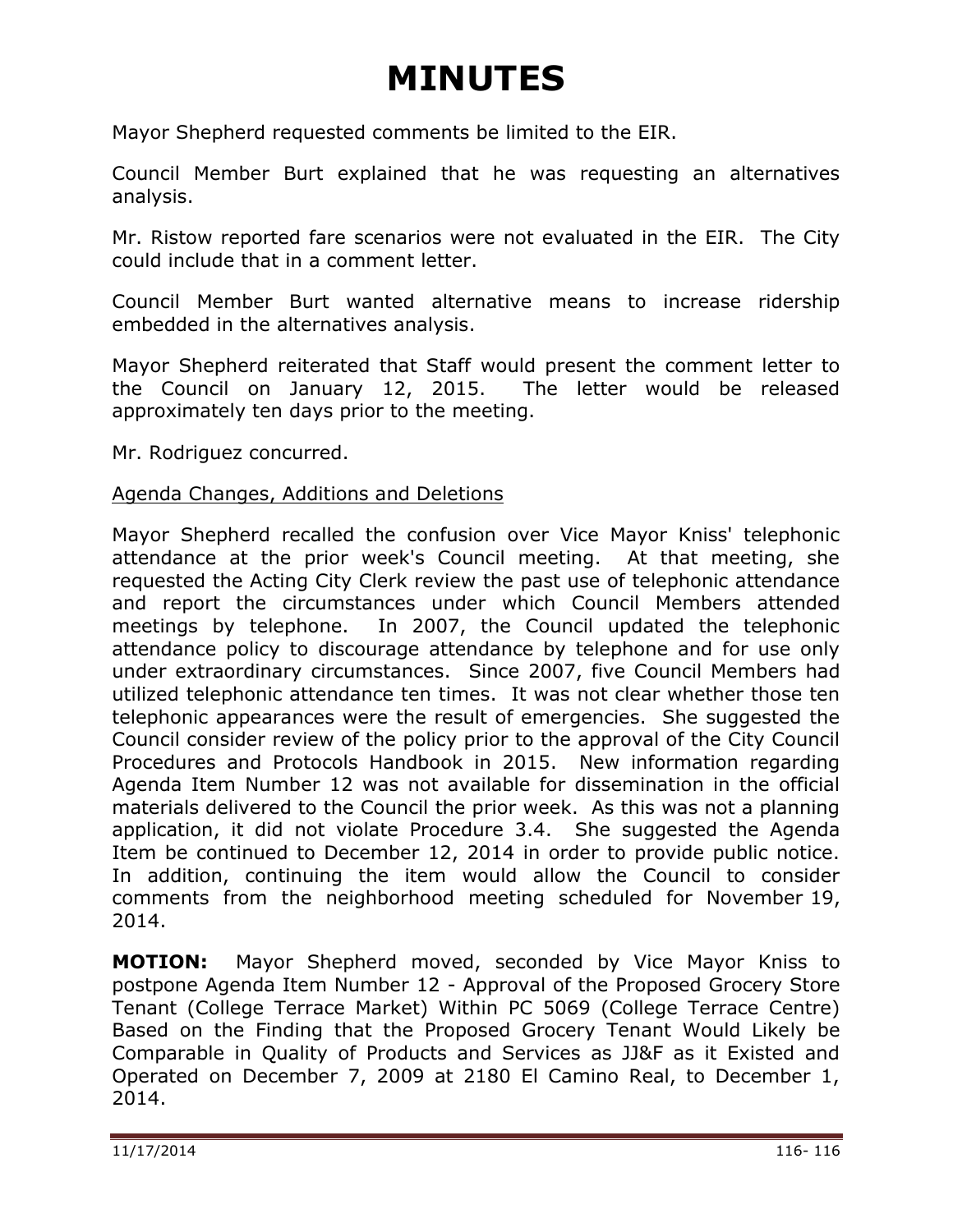Council Member Schmid inquired about public comments for the item.

Mayor Shepherd would allow public comment at the current meeting and again on December 1, 2014.

#### **MOTION PASSED**: 8-0 Holman absent

Mayor Shepherd inquired whether the Council wished to take a dinner break.

Council Member Klein suggested the Council take a break immediately.

Vice Mayor Kniss concurred.

Council took a break from 6:19 P.M. to 6:39 P.M.

#### <span id="page-9-0"></span>City Manager Comments

James Keene, City Manager, announced on November 29, 2014 the Fourth Annual Holiday Tree Lighting would occur. Members of the Residential Permit Parking (RPP) Stakeholder Committee hosted a community meeting on November 15, 2014 to discuss the RPP proposal. A second meeting was scheduled for November 19, 2014. The County of Santa Clara would host a community outreach meeting for the Expressway Study 2040 on November 19, 2014. Palo Alto Fire Department, Santa Clara County Department of Public Health, Santa Clara County Emergency Medical Services Agency, Stanford Hospital, and local, state, and federal agencies reviewed, trained, and updated guidelines to meet the Ebola virus risk. City Staff conducted community outreach meetings related to the Bicycle Plan implementation projects; the next meeting was planned for November 18, 2014. On November 13, 2014, local officials and industry leaders commemorated the completion of a new landfill gas-to-energy project in San Joaquin County. A pilot project along El Camino Real involved the installation of solar photovoltaic modules to test the potential for generation of renewable energy. Staff invited Council Members and Council Members-elect to submit three Priorities for 2015. The follow-up discussion of the Comprehensive Plan would be re-noticed for the Council's December 8, 2014 meeting.

Mayor Shepherd clarified that discussion of the Comprehensive Plan was continued from the current meeting to allow Council Member Holman to participate.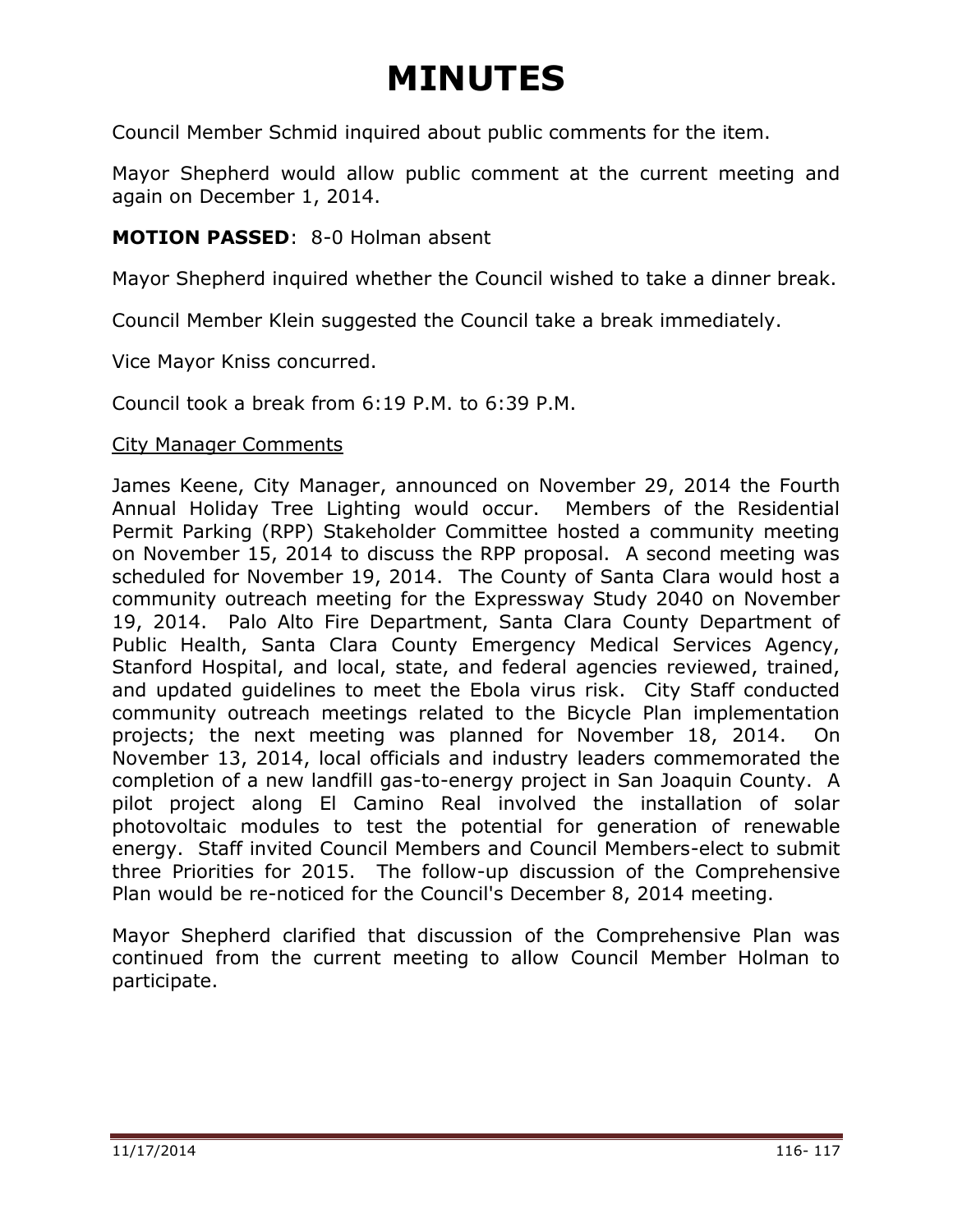#### <span id="page-10-0"></span>Oral Communications

Pete Quiroz recalled the 2010 gas explosion in San Bruno. City Utility employees were disappointed and concerned by a recent management decision to contract gas work to outside contractors. He did not believe these contractors were experienced or skilled in working with natural gas.

Lynn Krug supported Mr. Quiroz's comments and hoped the Council would follow-up on his comments.

Winter Dellenbach invited the public to the Annual Holiday Posada at Buena Vista Mobile Home Park on December 6, 2014.

Terry Holzemer was displeased with the Council's appointments to the Planning and Transportation Commission (PTC), Architectural Review Board (ARB), and the Historic Resources Board (HRB) on November 10, 2014. The appointees supported-development, when Palo Alto residents wanted less development.

Brian Anuskwicz indicated the ARB should replace its subjective findings and suggested guidelines with a solid base of rules, regulations, and building standards. A defined review process would allow City Staff to present project applications to the ARB with a standard of review applicable to all applicants.

Cybele Laviuolo-Bhushan viewed Buena Vista Mobile Home Park as the one location with real diversity. The property should not be rezoned.

Suzanne Keen felt the Council did not follow the will of the voters regarding development. Commission and Board members should be diverse.

Bob Moss was disappointed by Council appointments to the PTC and ARB. Residents demonstrated their desire for compatible projects through the Maybell vote and the November election. Mr. Keller was the best informed member of the PTC.

Sea Reddy wanted someone to assist with recounting the votes from the election.

Aram James questioned whether residentialist candidates would include the unhoused members of the community. He suggested residents displeased with Board and Commission appointments attend Board and Commission meetings to express their opinions. He agreed with Council Member Klein's comments about losing an issue.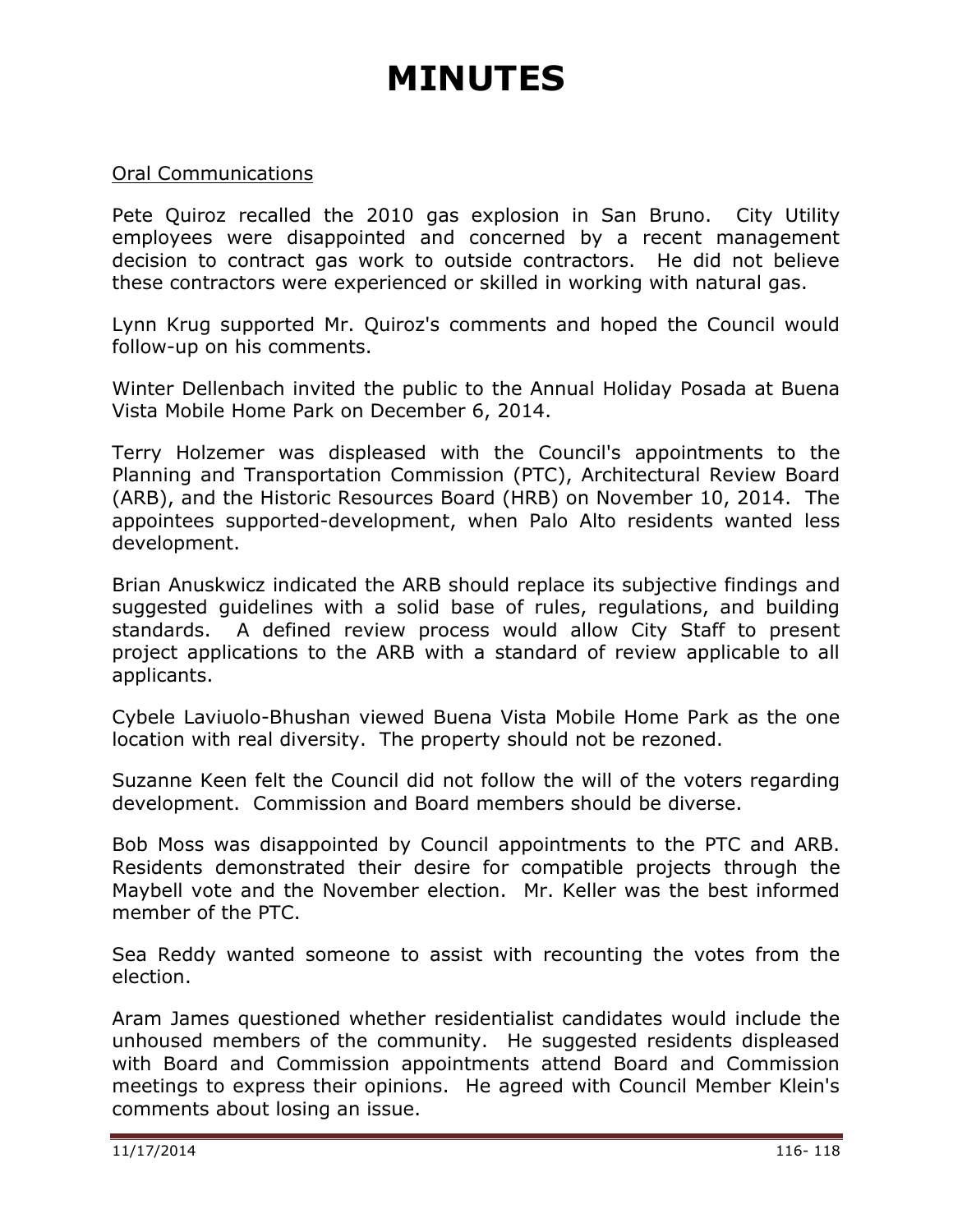#### <span id="page-11-0"></span>Minutes Approval

**MOTION:** Council Member Price moved, seconded by Council Member Schmid to approve the minutes of September 8, 2014.

#### **MOTION PASSED:** 8-0 Kniss absent

#### <span id="page-11-1"></span>Consent Calendar

Cybele Laviuolo-Bhushan spoke regarding Agenda Item Number 8. She understood the need for emergency preparedness; however, she did not know what a fusion center was or why the agreement was proposed.

Herb Borock spoke regarding Agenda Item Number 9. He requested the discussion be continued to January 2015 so that new Council Members could participate in the discussion.

James Keene, City Manager, advised that Item Number 9 could be moved from December 15 to December 8, 2014 without removing it from the Consent Calendar.

Molly Stump, City Attorney, reported a Motion and vote were not needed to change the date for Item Number 9. The City Manager provided a new and updated public notice that the discussion would occur at the earlier time.

**MOTION:** Council Member Price moved, seconded by Council Member Berman to approve Agenda Item Numbers 3-9, with modifying the date of Agenda Item Number 9 from December 15 to December 8, 2014.

- 2. Resolution 9469 entitled "Resolution of the Council of the City of Palo Alto Approving and Authorizing the Execution of the State of California Department of Community Services and Development October 2014 - April 2017 Direct Payment Program Agreement No. 14Y-1419 Governing the City of Palo Alto Utilities Department's Administration of Home Energy Assistance Program Funds".
- <span id="page-11-2"></span>3. Approval of a Construction Contract with G. Bortolotto & Co. Inc., Contractors in the Amount of \$333,824, for the Mitchell Park Parking Lot Project (CIP PE-09003).
- <span id="page-11-4"></span><span id="page-11-3"></span>4. Approval of a Contract with Trafficware in the Amount of \$2,139,005 for the Palo Alto Traffic Signal Upgrade Project and Approval of Budget Amendment Ordinance 5284 entitled "Budget Amendment Ordinance of the Council of the City of Palo Alto in the Amount of \$915,603 to Transfer Funds from the Citywide Traffic Impact Fee Program to the CIP Program for the Project."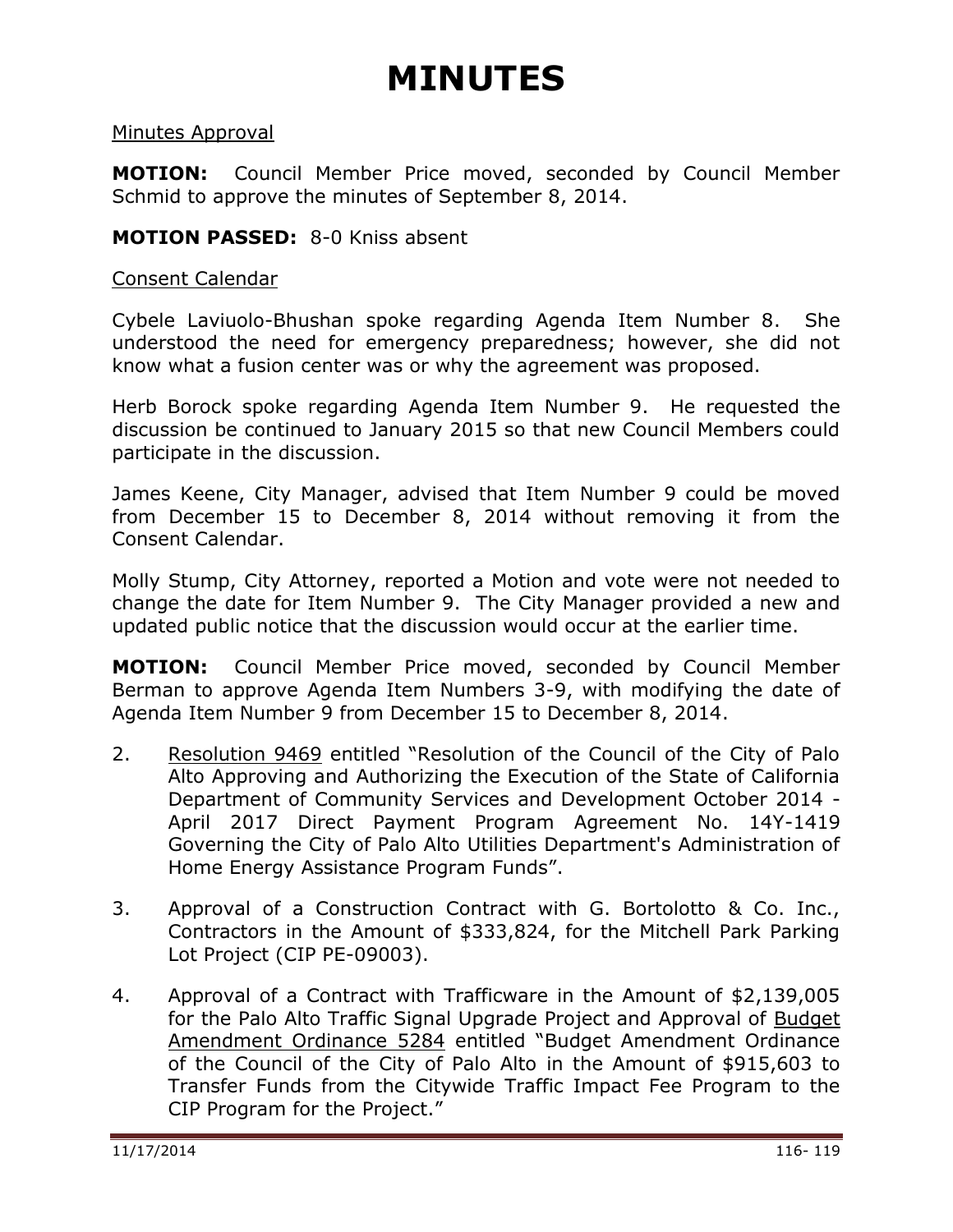- <span id="page-12-0"></span>5. Council Appointed Officers Committee Recommendation to Select Recruiting Firm for City Clerk Recruitment.
- 6. Approval of a Utilities Enterprise Fund Contract with Jana Corporation In the Amount of \$107,768 for a Risk Assessment Study of Piping Material in the City's Natural Gas Distribution System, Capital Improvement Program GS-11002, Gas System Improvement.
- <span id="page-12-1"></span>7. Approval of Institute of Museum and Library Services Grant of \$88,010 to Palo Alto Art Center for a Collaborative Project Between the Palo Alto Art Center and the Junior Museum and Zoo.
- <span id="page-12-2"></span>8. Resolution 9470 entitled "Resolution of the Council of the City of Palo Alto Authorizing the City Manager to Sign a Memorandum of Understanding on Behalf of the City of Palo Alto, for a Grant of Funds for the State Homeland Security Grant Program State Homeland Security Grant for FY 2013."
- <span id="page-12-3"></span>9. Comprehensive Plan Update: Discussion of the Scope and Schedule of the Planning Process, Including Concurrent Zoning Changes (An initial discussion on this item took place on November 3, 2014 and was expected to continue on November 17, 2014. Staff requests that the item be continued to December 15, 2014).

#### <span id="page-12-4"></span>**MOTION PASSED:** 8-0 Holman absent

#### <span id="page-12-5"></span>Action Items

<span id="page-12-6"></span>10. Approval of Third Amendment to the Lease Between the Palo Alto Unified School District and the City of Palo Alto at the Cubberley Community Center.

James Keene, City Manager, urged the Council to approve the lease amendment. He met with Superintendent Max McGee and negotiated a lease that was responsive to the Council's directions issued in February 2014. The terms of the lease amendment eliminated the Covenant Not to Develop; converted the annual payment into an infrastructure fund for maintenance and capital projects at Cubberley; would expire in five years; required the City and Palo Alto Unified School District (PAUSD) create a Master Plan to guide long-term planning; included a 3 percent annual adjustment towards the remaining portions of the agreement; and shared the risk of potentially losing Foothill College as a tenant.

Mayor Shepherd reiterated that Agenda Item Number 12 was deferred to December 1, 2014.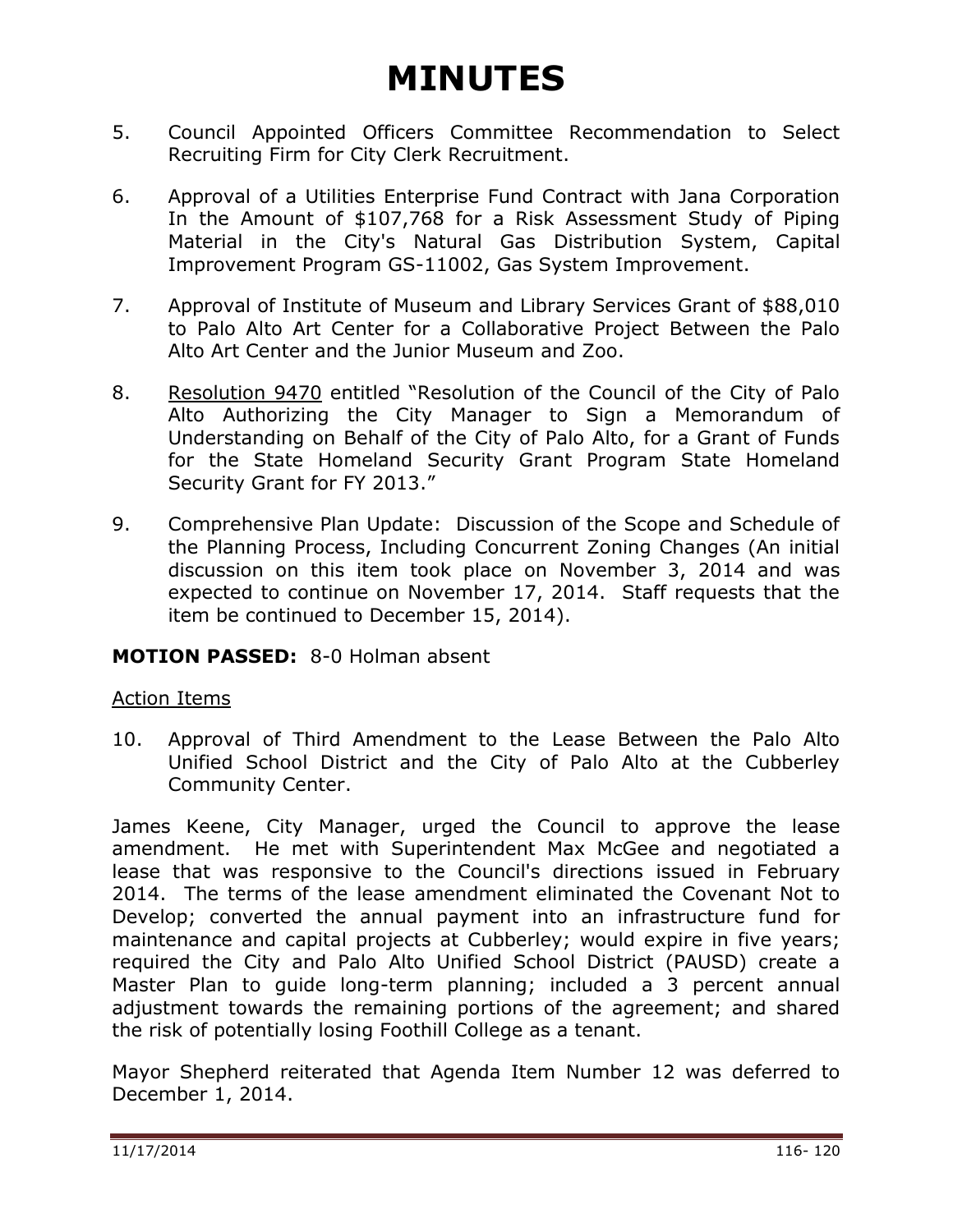Joe Hirsch was excited by the lease and hoped the Council endorsed it. Without space at Cubberley, the Cardiac Therapy Foundation could no longer operate. Cardiac Therapy Foundation looked forward to renewing its lease at Cubberley Community Center.

Gary Smith appreciated the City negotiating the lease amendment as he participated in ballroom dancing at Cubberley.

Stephanie Munoz repeated her suggestion that the Council develop rental housing for teachers at Cubberley. Organizations currently located at Cubberley could be located on the ground-floor of an apartment building.

Sea Reddy suggested the Council first repair the roads around Cubberley and maintain rental rates at the current level while making necessary repairs to the buildings.

Council Member Schmid believed schools were the most important element for the City's long-term health and was delighted by the City and PAUSD's efforts to move toward that future. Funds would now be dedicated for capital projects on the site. For the next five years, programs could continue to operate at Cubberley.

**MOTION:** Council Member Schmid moved, seconded by Council Member Klein to approve Staff recommendation to authorize the Mayor to sign the Third Amendment to the Lease between the City of Palo Alto and Palo Alto Unified School District (PAUSD)/(District) in substantially the form as contained in Attachment A, extending the Cubberley Community Center (CCC) lease for an additional five years and updating the financial terms to permit additional City investment in the aging infrastructure of the Cubberley Community Center (CCC).

Council Member Klein was pleased the City had reached an agreement with PAUSD. The lease amendment deleted the Covenant Not to Develop; created funds for maintenance and capital projects; and shared the loss of revenue that could occur when Foothill College moved to its new campus. The most important aspect for the community was continuation of the many programs at Cubberley for the next five years. The Staff Report stated the 35-acre site was the last major plot of publicly owned land in the City proper, which was not true.

Council Member Berman felt the lease amendment was a good resolution to the current phase of community discussion. The exciting discussion of the future and vision for Cubberley could begin. He questioned language regarding use of space for City purposes and paying the appropriate rent to PAUSD.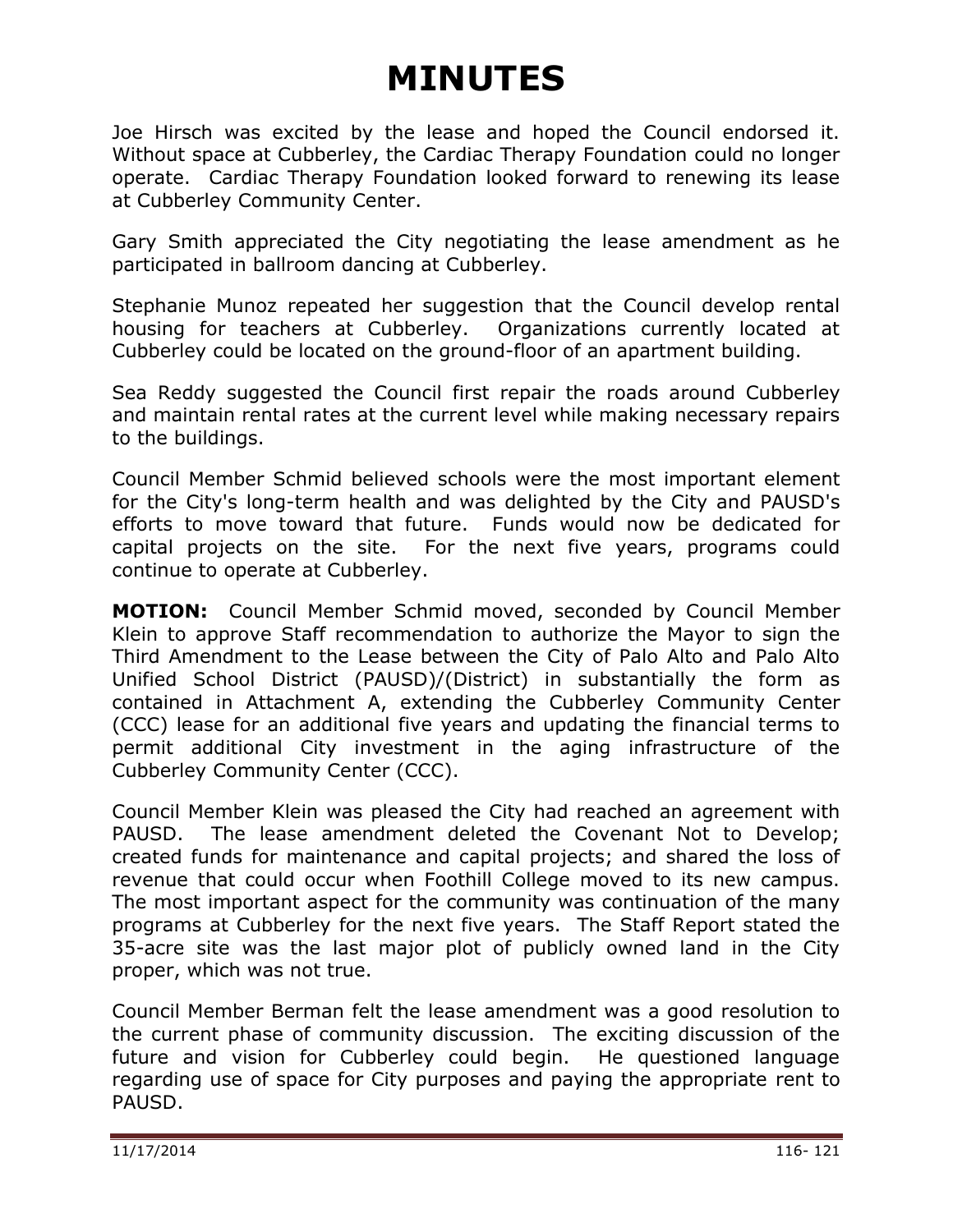Mr. Keene indicated the language did not match exactly with language in the lease. The City would be sharing in the proportionate loss.

Council Member Berman was excited to move forward with Cubberley.

Vice Mayor Kniss advised that Cubberley Community Center was an extraordinary asset in need of a facelift. Foothill College moving out of Cubberley would be a major revenue loss for the City. One important area of Cubberley was the playing fields as they were well used. Perhaps another business entity in the community could take advantage of the space occupied by Foothill College after it vacated the premises.

Council Member Scharff believed dedicated funds for infrastructure was a major accomplishment. The agreement provided a framework which would hopefully end with a Master Plan that could be supported by the entire community. The City should keep in mind the importance of Cubberley as a community center and develop guiding principles for a Master Plan.

Council Member Price was particularly interested in joint planning for the site. Joint planning allowed for creativity and community engagement. Cubberley would continue to be a tremendous asset and would serve many generations in the future.

Mayor Shepherd indicated the City was fortunate in that PAUSD did not sell all its unused school sites several years ago. She was grateful the City would have funds to repair and renovate the facilities.

Mr. Keene thanked City Staff for negotiating with PAUSD superintendent and staff.

#### **MOTION PASSED**: 8-0 Holman absent

<span id="page-14-0"></span>11. Adoption of an Ordinance Repealing the Prohibition on Human Habitation of Vehicles (Ordinance No. 5206, Codified as Palo Alto Municipal Code Section 9.06.010).

Mayor Shepherd reported Staff requested Council action on an Ordinance in 2011; however, the Council directed Staff to reach out to the faith community to identify partners for solutions. In 2013, the Council passed an Ordinance prohibiting human habitation of vehicles and directed Staff to stay enforcement of the Ordinance for six months. In response to litigation against the City of Los Angeles in December 2013, the Council again delayed enforcement of the Ordinance.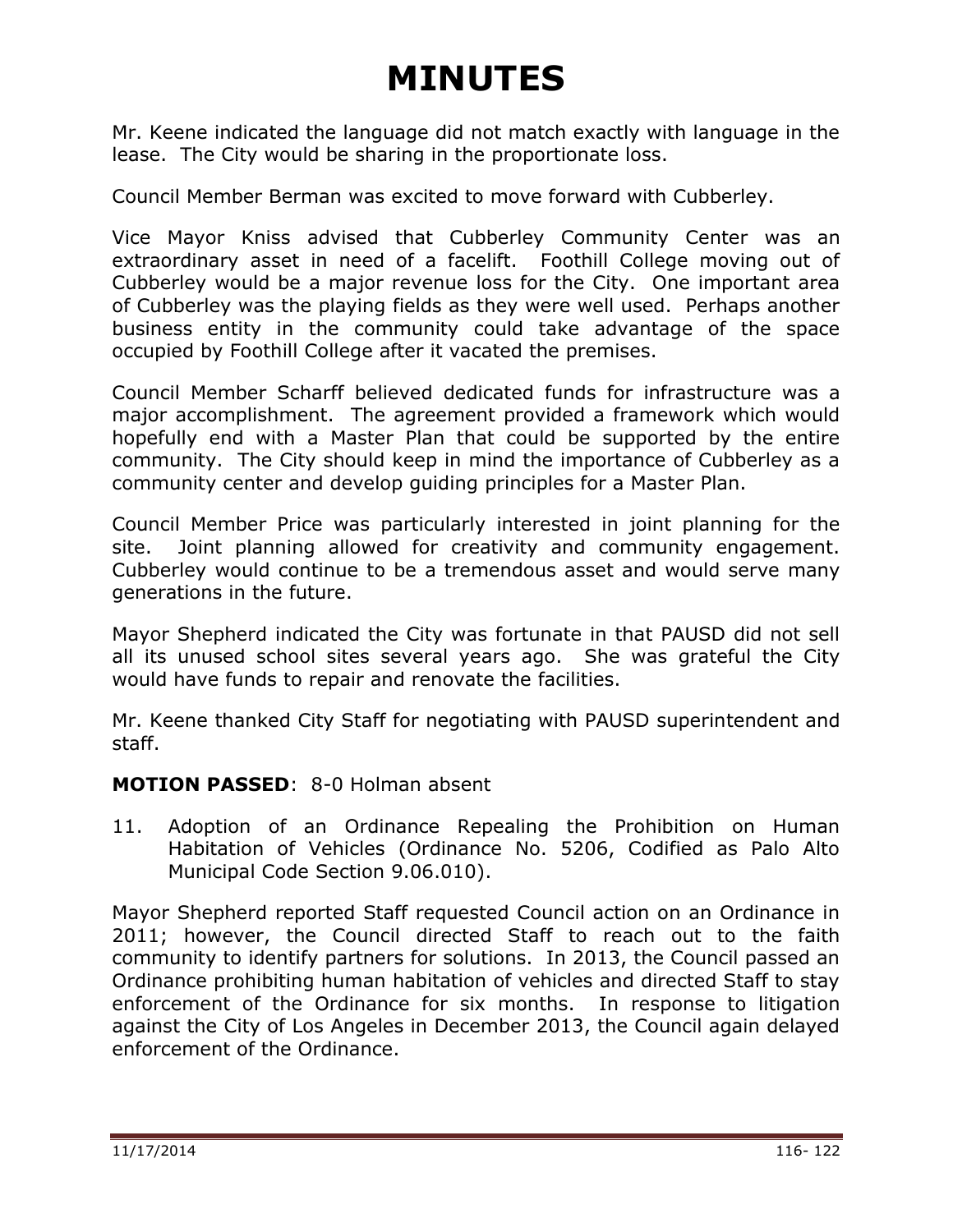Molly Stump, City Attorney, advised that the Council directed Staff to return with the Ordinance. The Ordinance was enacted but never enforced. The Council had to make a decision regarding the Ordinance and its future. It was essentially a policy question for the Council. Staff expected a legal challenge to any vehicle-type Ordinance that was retained after the court's decision. She and the City Manager recommended the Ordinance be repealed. Should the Council wish to retain some regulation, the Council should direct Staff to return shortly with an Ordinance carefully tailored to the court's guidance.

James Keene, City Manager, reiterated that he and the City Attorney recommended repeal of the Ordinance.

Winter Dellenbach hoped the Ordinance was repealed and not revised. Lack of housing was an economic issue. If the Council wished to revise the Ordinance, it should consider an approach that provided sustainable assistance.

Cybele Laviuolo-Bhushan did not believe an Ordinance in any form was necessary. She requested the Council repeal the Ordinance.

George Mills, Friends of Palo Alto, reported discrimination based on housing status was prohibited. The Ordinance concerned homelessness, not vehicle dwelling.

Diane Guinta urged the Council to repeal the Ordinance. The Ordinance opposed the character of the City. Should problems recur, they could be addressed by the Police Department.

Oliver Terry was homeless, a student at Foothill College, and working with the Downtown Streets Team to locate housing. He did not want a criminal record for being homeless.

Diane Jones explained that a vehicle was a good alternative when you were too poor to afford a rental. She would lose her disability income if she were convicted under the Ordinance, and her son would not be able to attend college with a conviction.

Sea Reddy recommended the Council be proactive in trying to solve homelessness. The community was also responsible for creating a solution.

Stephanie Munoz stated the Council had the right to determine where a vehicle could or could not park. Car dwellers should be allowed to park at Cubberley or in City parking garages.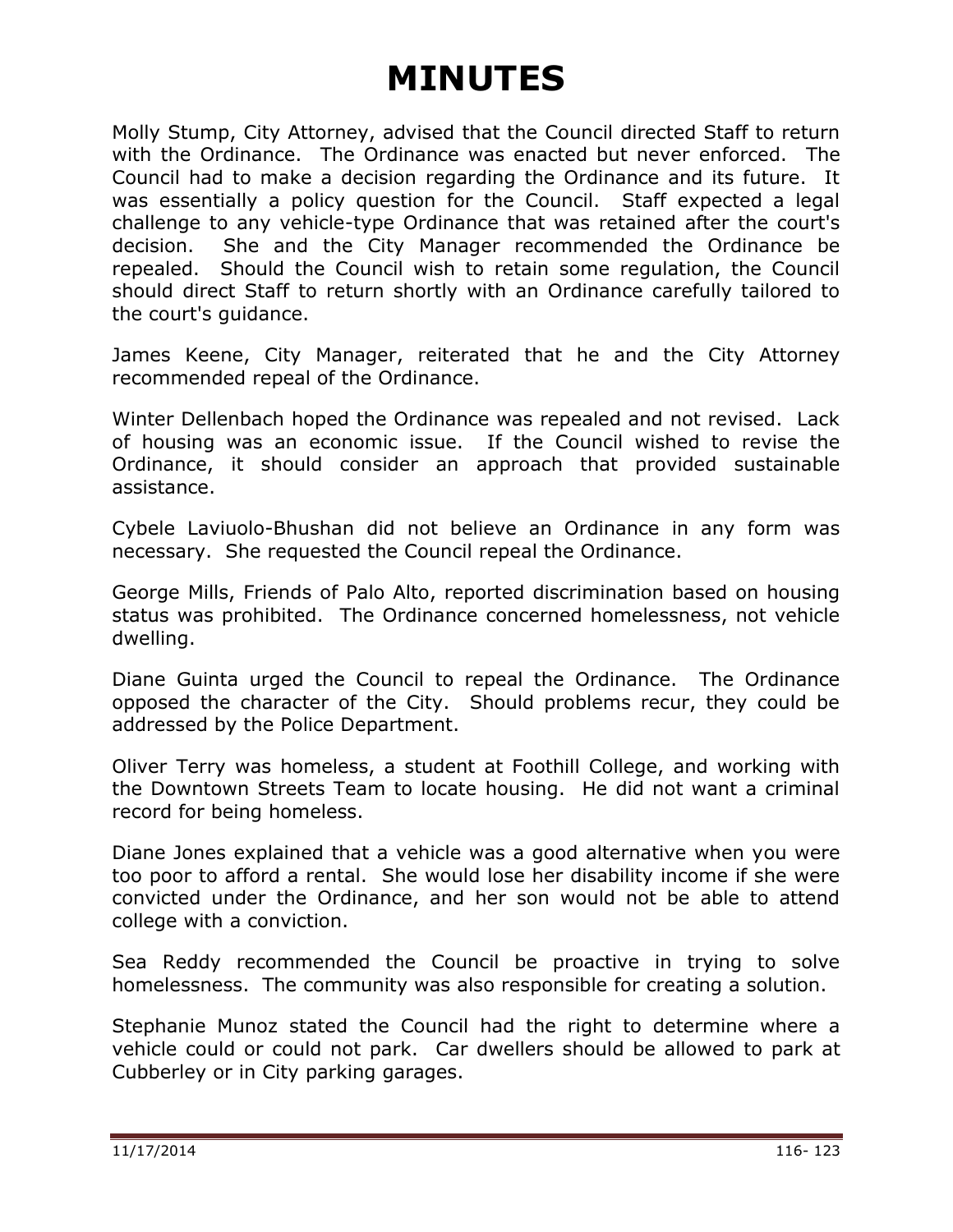Wayne Douglass supported repeal of the Ordinance.

Aram James encouraged the Council to repeal the Vehicle Habitation Ordinance. The court decision mentioned some of the constitutional violations that could be raised in a legal challenge to the Ordinance.

Edie Keating supported repeal of the Ordinance. In the prior 11 months, Palo Alto had not become a magnet for car dwellers. Perhaps the Council could limit vehicle size much as it limited home size.

Barbara Goodwin referred to the homeless program in Santa Barbara and suggested Council Members explore it.

Lois Salo indicated repeal of the Ordinance was constitutionally correct.

Council Member Berman inquired whether the likelihood of a lawsuit was high if the Council directed Staff to begin enforcing the Ordinance.

Ms. Stump reported a legal team indicated its willingness to challenge the Ordinance in the latter months of 2013. A legal challenge was likely if the Council directed enforcement of the Ordinance.

Council Member Berman asked if the first move by plaintiffs would be to obtain an injunction to prevent enforcement of the Ordinance during the course of a legal proceeding.

Ms. Stump advised that the legal team indicated they would do that.

Council Member Berman believed the options were enforce the Ordinance and face a lawsuit or repeal the Ordinance. One good result of the Ordinance was the discussion regarding homeless issues. Many of the concerns that led to the adoption of the Ordinance had been ameliorated through other means.

**MOTION:** Council Member Berman moved, seconded by Council Member Price to adopt an ordinance repealing the prohibition on Vehicle Habitation (Ordinance No. 5206, codified at Palo Alto Municipal Code Section 9.06.010), enforcement of which has been continuously stayed since its adoption in August 2013, while continuing to monitor conditions and impacts on residents.

Council Member Price concurred with Council Member Berman. Given comments from Staff and the community, repealing the Ordinance was the correct and compassionate action. The lack of services for the homeless remained. She asked if comments directing Staff to explore alternative programs and services would be germane at the current time.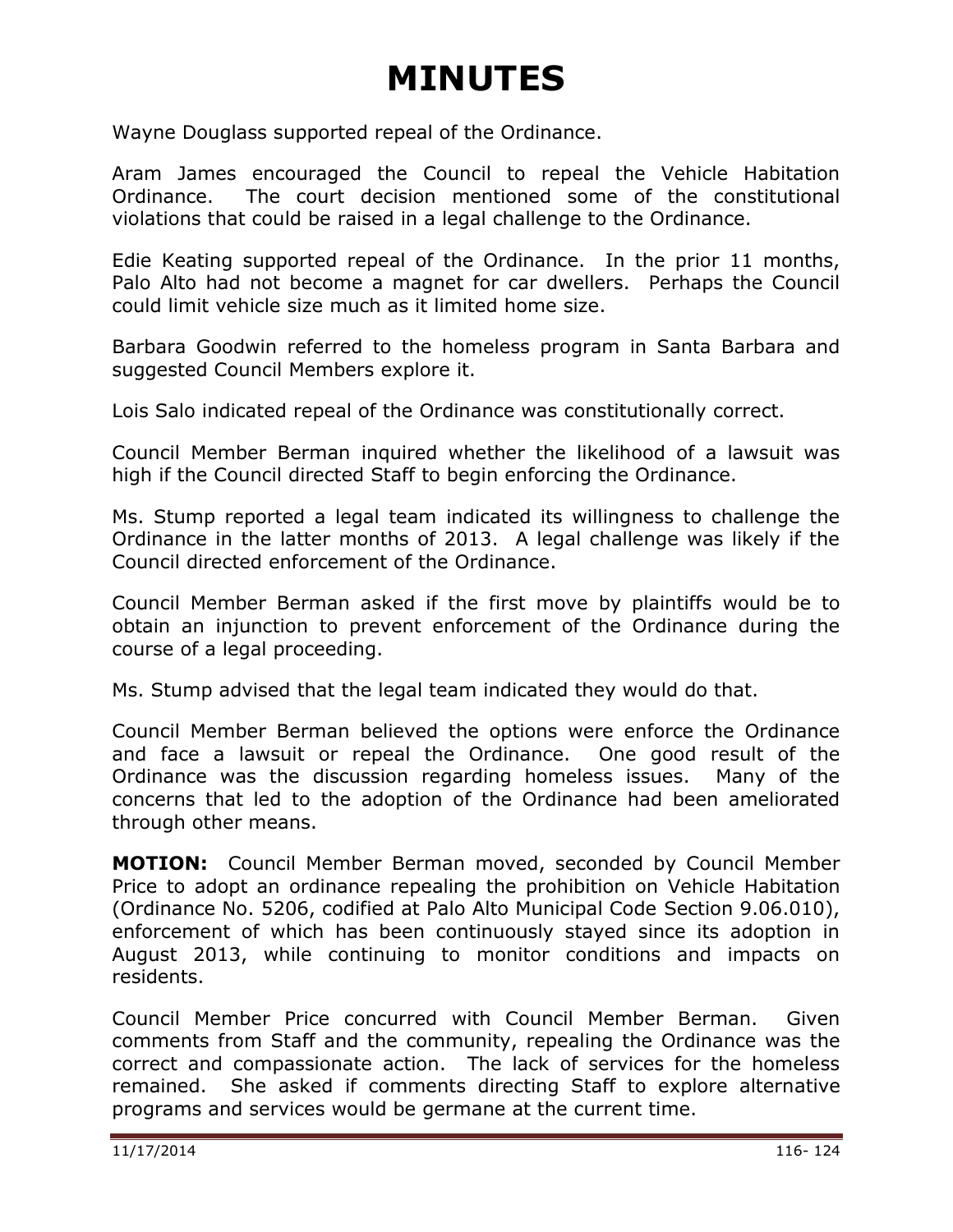Ms. Stump reported comments requesting an item return on a future Agenda was appropriate. It was not proper for the Council to take action on another topic, because the Agenda Item was narrowly described.

Council Member Price wished to direct Staff to identify additional programs serving the homeless including the Santa Barbara program and other city and/or nonprofit partnerships that had been successful in other communities.

Ms. Stump indicated that direction should be placed on a future Council Agenda so that notice could be provided to the public.

Council Member Price requested Staff address her comments at a future meeting.

Ms. Stump advised that the Council could consider whether it wished to set that as a future Agenda Item.

Mr. Keene explained that Staff would place an item on a future Agenda, at which time the Council would decide whether to act on the item. Staff would not perform any research on the issue until the Council directed them to do so.

Council Member Berman requested Council Member Price make her comments under the topic of Council Member Questions, Comments, and Announcements. At that time, he would support her proposal.

Council Member Price wanted the Council to take some action that had meaning and generated positive outcomes.

Council Member Schmid recalled that the Council approved an expenditure of \$250,000 regarding homelessness. He understood those funds would be matched by County of Santa Clara (County) funds for a program in North Santa Clara County. He inquired about knowledge gained from monitoring the program.

Ms. Stump remarked that Community Services Staff could provide specific information regarding that program. The reference to monitoring conditions and impacts was a reflection of the ongoing administrative work performed to address the myriad issues related to homelessness. The item was not agendized for an extensive exploration of those issues.

Council Member Schmid noted the Staff Report specified that the two Motions were passed at the same time and the intention was to link those two Motions.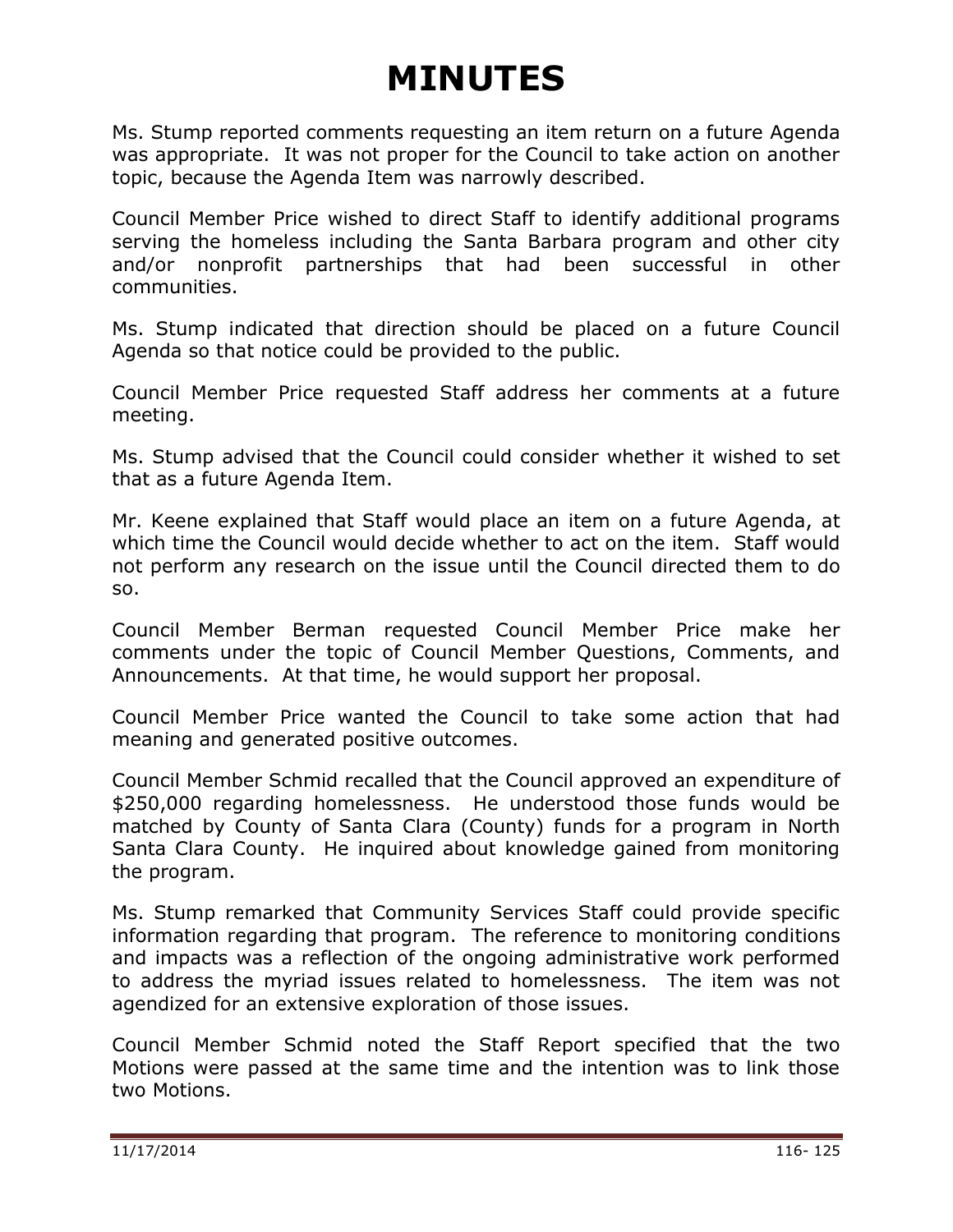Mr. Keene inquired about the level of specificity Council Member Schmid sought. The phrase applied to both aspects of the Motion; the impact to residents by the repeal of the Ordinance and the impact of the funding provided to the County. The County program was designed to provide a bit of relief related to housing.

Council Member Schmid remarked that the Fiscal Year 2016 Budget would make decisions about funding for the program; therefore, the Council should have a report regarding conditions and impacts.

Mr. Keene indicated the Council could assume Staff would report on that aspect. In Budget discussions, Staff could identify the effectiveness of the first year and funding implications for the second year.

Council Member Scharff inferred from the Staff Report that repeal of the Ordinance was possible because outreach had been effective. However, the Staff Report did not indicate that spending the \$250,000 had been effective. He hoped Staff would report on expenditure of the funds as they appeared to have been spent primarily on hiring somebody. He inquired whether the City of Menlo Park had repealed its Ordinance.

Ms. Stump believed the City of Menlo Park had a different type of regulatory program which was no overnight parking in residential neighborhoods. Information from the original discussions in 2012 and 2013 indicated most jurisdictions in San Mateo and Santa Clara Counties had some type of regulation.

Council Member Scharff asked if other jurisdictions were revising, repealing, or ignoring their Ordinances.

Ms. Stump reported the court decision applied specifically to a Los Angeles Ordinance, which was 30 years old and contained archaic language not contained in other Bay Area Ordinances. Lawyers would disagree about the extent to which the decision applied. A group of plaintiffs would need to decide to challenge an Ordinance in order to require a jurisdiction to review an Ordinance. Because Palo Alto was one of the last communities to act, the plaintiffs' legal community had focused on Palo Alto and indicated they would challenge Palo Alto's Ordinance.

Council Member Scharff did not believe the Police Department had received many complaints in the prior year and inquired about the exact number of complaints.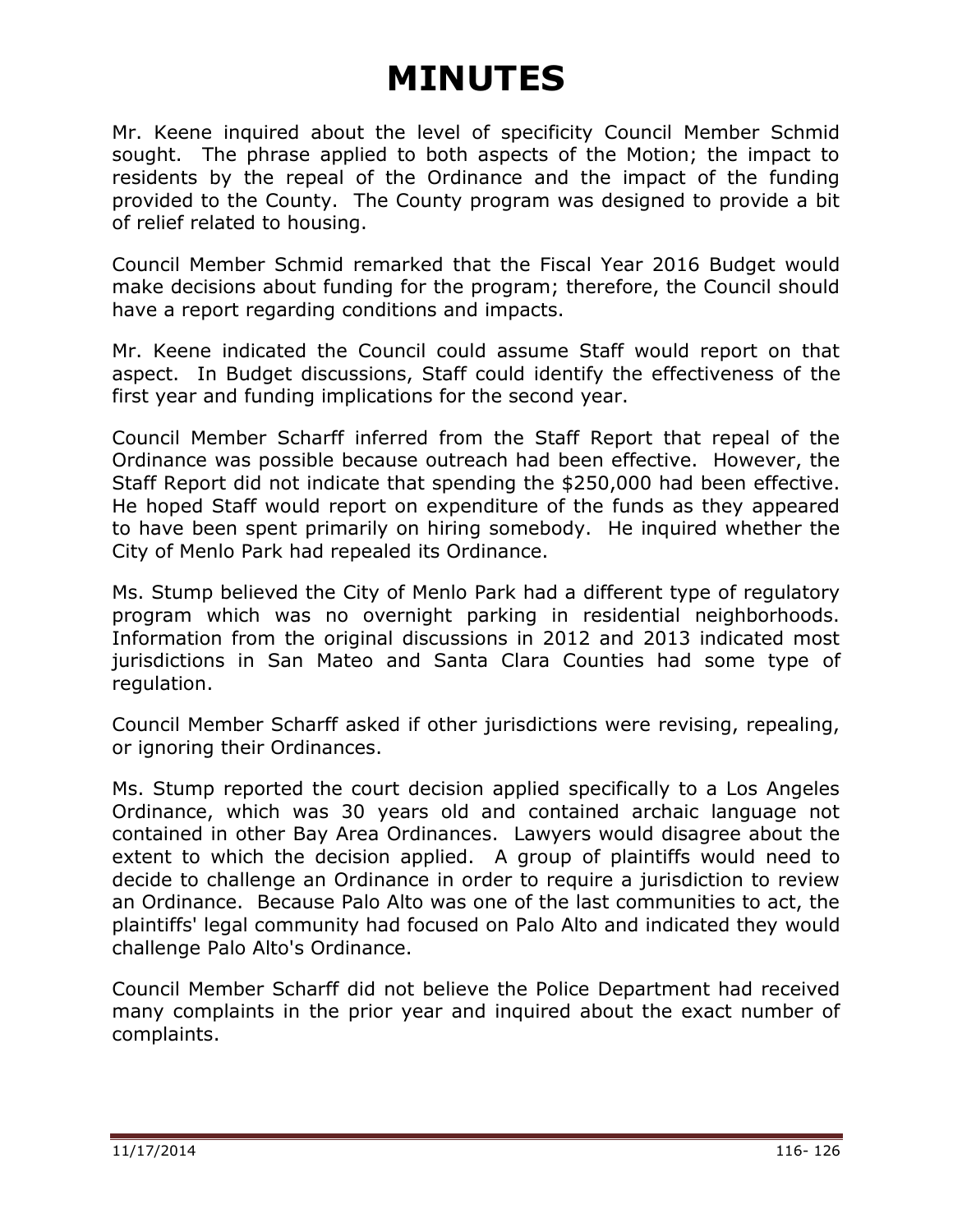Ms. Stump advised that some complaints similar to those that prompted the discussion had been made. The \$250,000 amount could not and had not eliminated all problems related to homelessness. The City did not track that type of complaint and should not, because it would require emergency service workers to make a classification. Citizens also should not make that type of classification. Acute concerns that motivated Council action had eased due to other circumstances; however, some concerns remained in the community. Staff would need to work with the Police Department and Community Services to help citizens resolve their concerns.

Vice Mayor Kniss recalled the Policy and Services Committee discussion was contentious because of problems at Cubberley. Those problems were much better now. She inquired whether anyone was fined under the Ordinance.

Ms. Stump replied no. The Ordinance was never applied and never enforced.

Vice Mayor Kniss noted no one personally spoke in support of retaining the Ordinance. Peninsula Healthcare Connections had been hired for the homeless program. The Santa Barbara program was operated by a nonprofit organization and utilized parking lots located on the outskirts of the city or county. She suggested the Council provide Staff with definitive direction to explore alternative programs. She would not feel comfortable supporting the Motion without the additional discussion of exploring alternative programs. She inquired about the difference between no overnight parking in residential neighborhoods and the current Ordinance. The City was considering a Residential Parking Permit (RPP) Program.

Ms. Stump explained that a no-parking restriction was very different legally from a vehicle habitation ordinance. Briefly, the issue raised before the court was clarity of the vehicle habitation law. That type of vulnerability did not exist in a no-parking restriction.

Vice Mayor Kniss was concerned that an RPP Program could exacerbate or alter the problem.

**SUBSTITUTE MOTION:** Council Member Klein moved, seconded by Council Member XXX to refer this back to Policy and Services Committee to discuss an updated Ordinance and should it include differential about size of vehicle.

#### **MOTION FAILED DUE TO THE LACK OF A SECOND**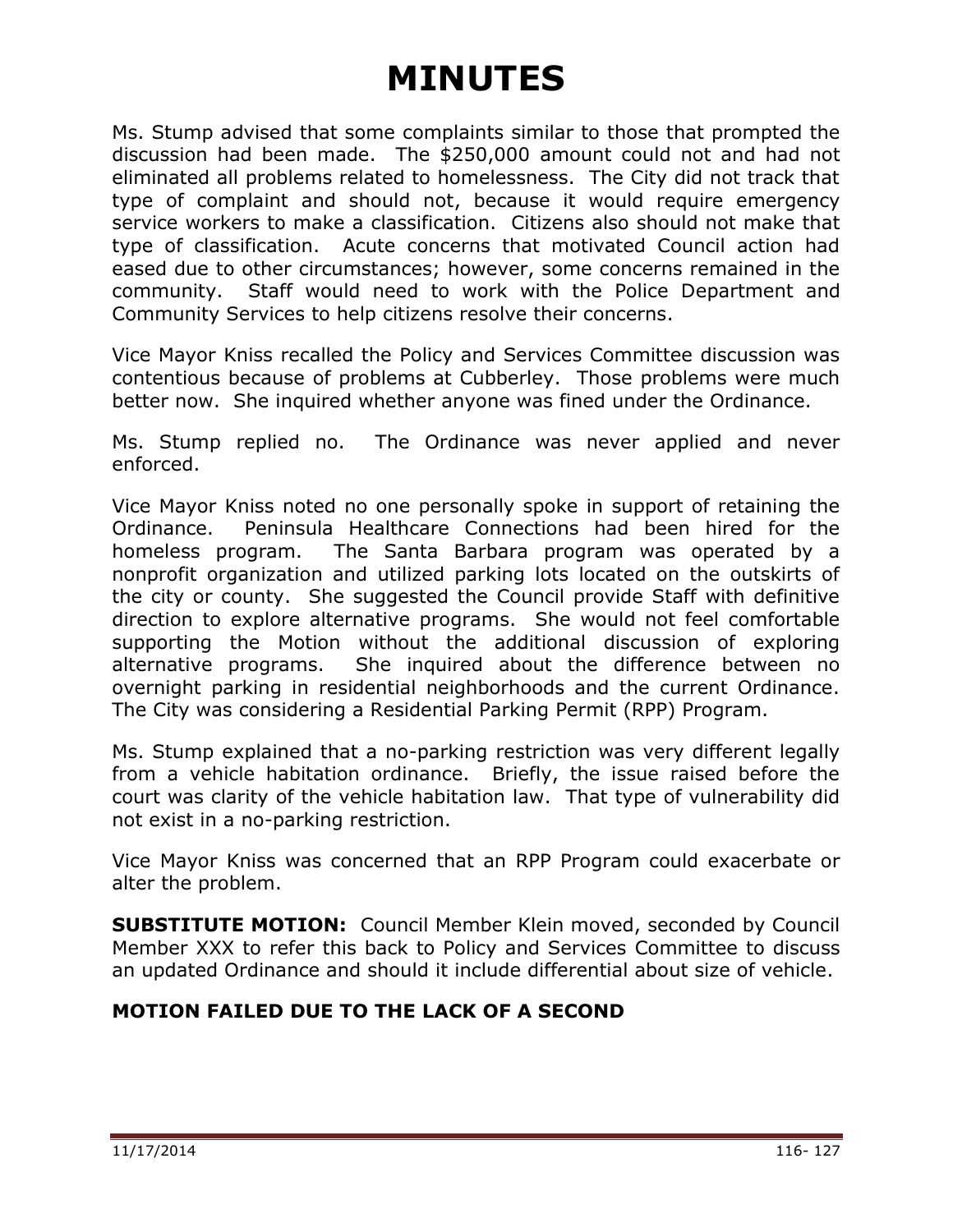Council Member Klein believed repealing the Ordinance was a mistake for a variety of reasons. The community would not like repealing the Ordinance. There had not been a final legal determination that the Ordinance was unconstitutional. He agreed with public comment that the issue was vehicle dwellers, not homelessness. Some people preferred to live in vehicles. Police officers should not determine whether car dwellers were homeless or choosing an alternative lifestyle. The social welfare agency for the area was the County, not the City. The City could not solve the homeless problem alone. The City should not take the lead in abolishing the Ordinance as it would send a message that Palo Alto was open to vehicle habitation. The City should not submit to legal threats.

Council Member Burt recalled that the community identified two problems: the number and behavior of additional car dwellers at Cubberley and limited means to enforce existing Ordinances. The Council's response moved from one extreme to another. He suggested the Council convene a stakeholder group perhaps led by the Human Relations Commission and Staff to identify issues and prospective solutions. He questioned whether vehicle size could be limited and whether the City should engage surrounding communities for a subregional approach to services. He requested Staff explore alternative ways to provide essential services, such as showers and bathrooms, for vehicle dwellers efficiently, cost effectively, and with the least impact. The Council should frame the discussion broadly enough to allow for those topics.

Mayor Shepherd was impressed by the debate and the strategic plan that came out of the original discussion of the Ordinance. She had referred two or three email complaints to the Police Department regarding vehicle habitation. She had heard of people who appeared to be renting vehicles for overnight habitation. She would support the Motion, because people had the right to be safe in a car. She understood the Ordinance provided an ability to identify and offer services to car dwellers. She looked forward to additional discussions around solutions.

#### **MOTION PASSED**: 7-1 Klein no, Holman absent

12. Approval of the Proposed Grocery Store Tenant (College Terrace Market) Within PC 5069 (College Terrace Centre) Based on the Finding that the Proposed Grocery Tenant Would Likely be Comparable in Quality of Products and Services as JJ&F as it Existed and Operated on December 7, 2009 at 2180 El Camino Real.

<span id="page-20-0"></span>This item was continued to December 1, 2014.

Council took a break from 8:59 P.M. to 9:05 P.M.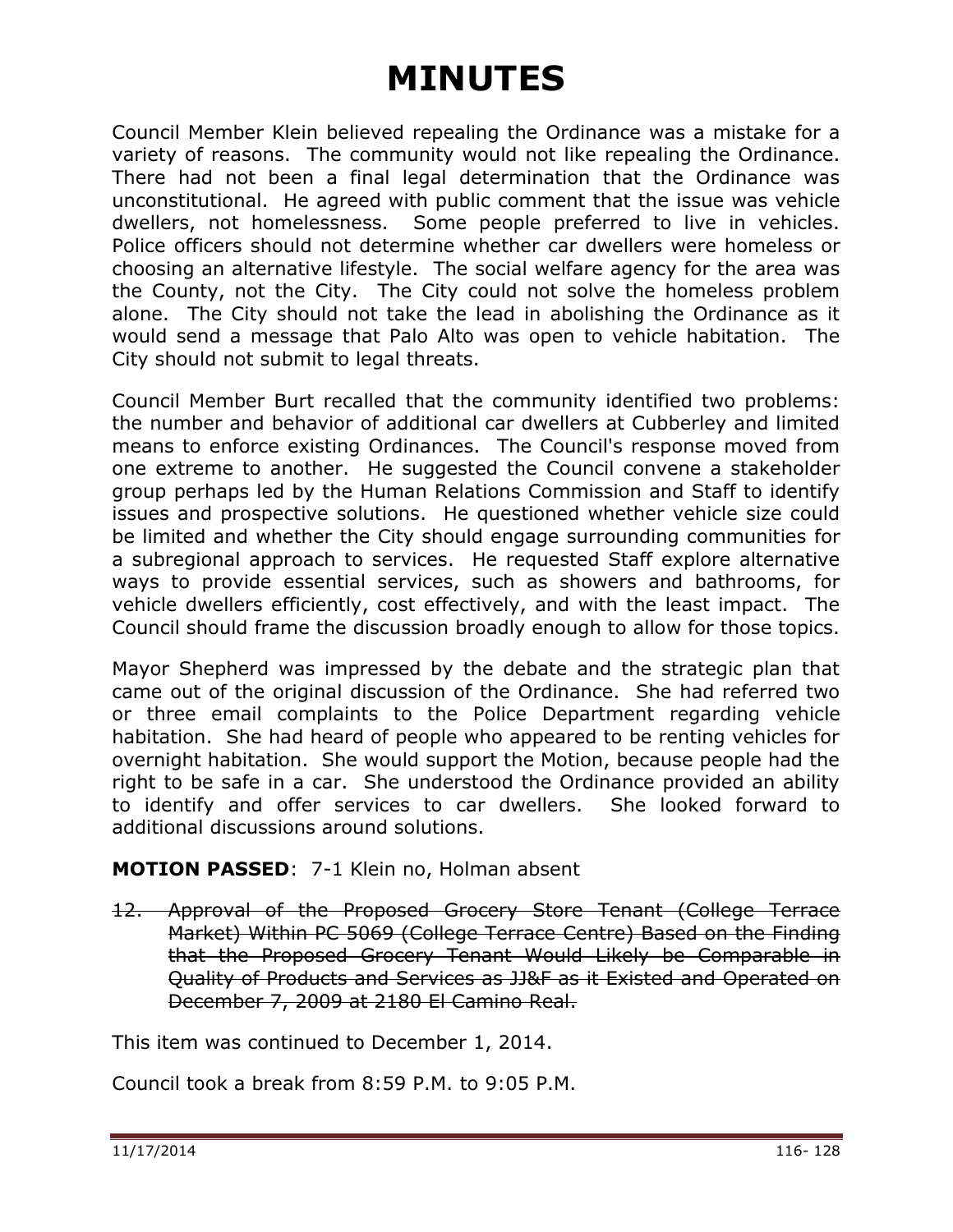<span id="page-21-0"></span>13. Review of City Hall Remodel Project (Continued From November 10, 2014).

James Keene, City Manager, reported the Council passed unanimously the item on June 16, 2014 as part of the Consent Calendar. On August 4, 2014, Council Members requested it be scheduled as an Action Item. Staff did not recommend a specific action other than to continue with the City Hall Remodel Project (Project) as approved. The Council seemed to want a public discussion and review of the item. Items on the Consent Calendar were publicly noticed, contained written reports, and could be removed from the Consent Calendar. The Consent Calendar complied with the Brown Act and was a means to manage the workload of the Council. The Project was long overdue. He could argue that providing adequate public space had more value than "behind the scenes" investments. A project that improved the effectiveness of City Hall should be considered in conjunction with the infrastructure strategy. The Project was built into the Capital Improvement Program (CIP) over a number of years and vetted by the Council on numerous occasions. The first floor was dead space, ineffective, and unattractive. The Project included space and technology for 21st century public participation, several new public meeting spaces, and a new Council Conference Room. The Project improved facilities to comply with Code requirements. Customer service functions would move to the first floor of City Hall for easier public access. Human Resources (HR) Staff and Information Technology (IT) Staff would be consolidated. The Project included public art and elevator renovations and upgrades in signage. An interactive digital piece of art was scheduled for Council approval. The Fiscal Year (FY) 2014 Budget contained a CIP project at an estimated cost of \$2.7 million. The contract amount was increased to \$4.5 million because of the change in pricing; however, that amount included \$250,000 that was returned to the Infrastructure Reserve. Costs for furniture and furnishings were originally to be billed to departments, but those costs were later included in the total cost for the Project. The CIP cost adopted in June 2013 for FY 2014 was an out-of-date estimate for the Project. The April 2014 prebid engineering estimate updated the cost to \$3.8 million. Bids submitted for the Project were slightly more than 20 percent above Staff's estimate. Because of rapidly increasing costs, the difficulty of working in a public building, errors in the original estimate, and the difficulty of small firms to obtain a bond, Staff concluded that the contract amount was fair. Staff then began looking for and found legitimate methods to pay for the increased cost. The Council Conference Room and the HR Conference Room would accommodate meetings more easily, allow for better interaction, and include video and broadcast technology.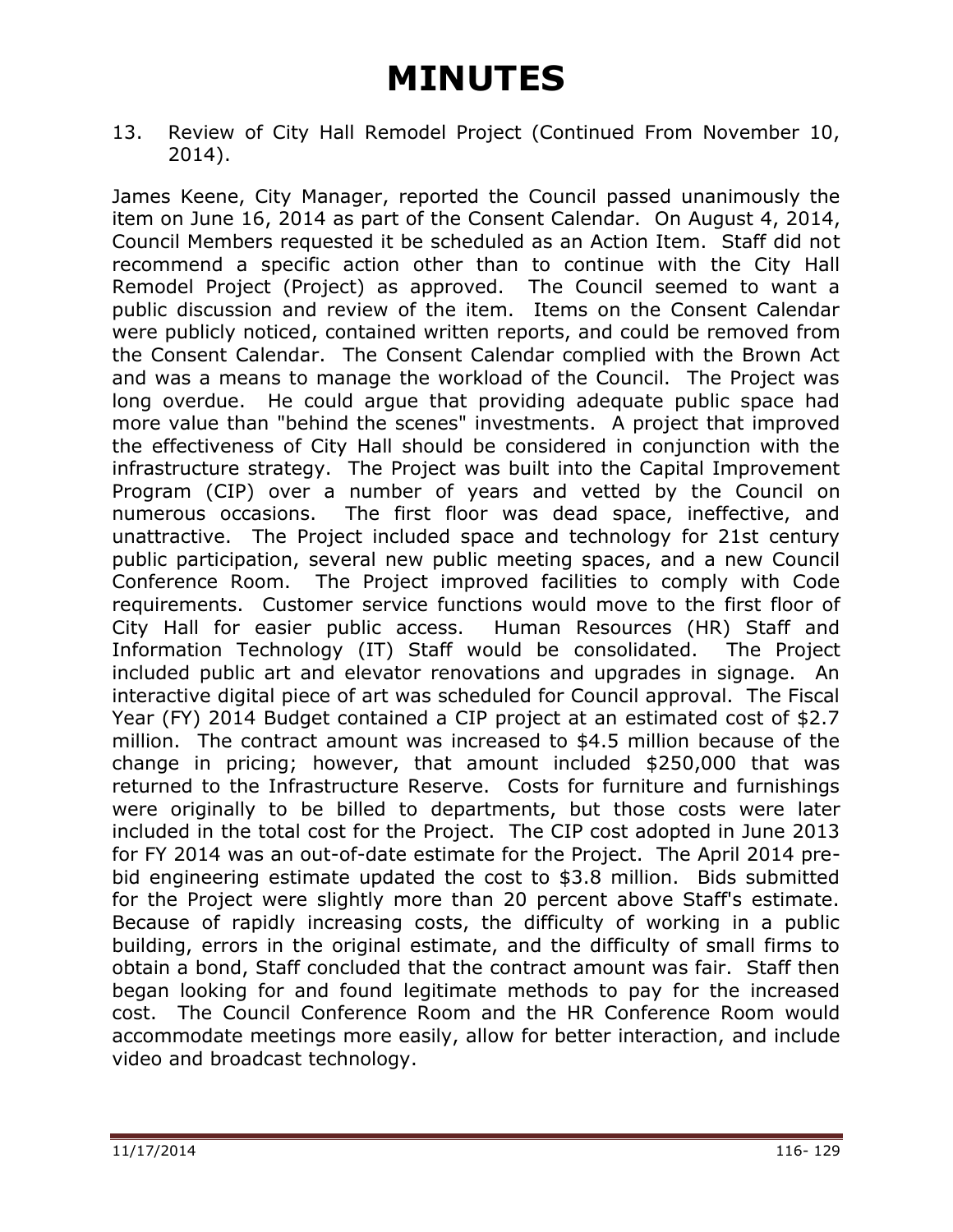Mayor Shepherd inquired whether Staff was required to obtain Council approval of contracts totaling more than \$85,000.

Mr. Keene answered yes.

Mayor Shepherd explained that a Committee vote unanimously approving an item moved the item to the Council's Consent Calendar unless the Committee requested it be placed on the Agenda as an Action Item.

Mr. Keene indicated the Council had the discretion to remove an item from the Consent Calendar.

Mayor Shepherd clarified that three Council Members had to support removal of an item from the Consent Calendar. The Council then discussed the item with the same Staff Report.

Molly Stump, City Attorney, added that other types of Resolutions and sometimes Ordinances were appropriate for placement on the Consent Calendar. Members of the public always had an opportunity to speak to items on the Consent Calendar.

Wayne Douglass was pleased with the City Manager's review of the item.

Stephanie Munoz felt the remodel of City Hall was trivial compared to other problems in the community. The money could be spent on more worthwhile projects.

Herb Borock inquired about the cumulative amounts expended on August 4, October 20, November 10, and November 17, 2014, each date the Council was scheduled to hear the item. The Council should learn what happened when it had concerns about the cost of a project yet postponed the Agenda Item while project expenditures continued.

Council Member Price asked if the Project was not required to have prevailing wage, because it was 100 percent City funded.

Brad Eggleston, Public Works Assistant Director, replied yes, the City was not required to pay prevailing on the Project. The engineer's estimate for construction costs assumed a non-prevailing wage contractor; however, the contractor generally was a prevailing wage contractor.

Council Member Price was disappointed with the Resolution exempting the City from prevailing wage.

Council Member Klein did not understand the means by which the item was placed on the Council's Agenda and requested an explanation.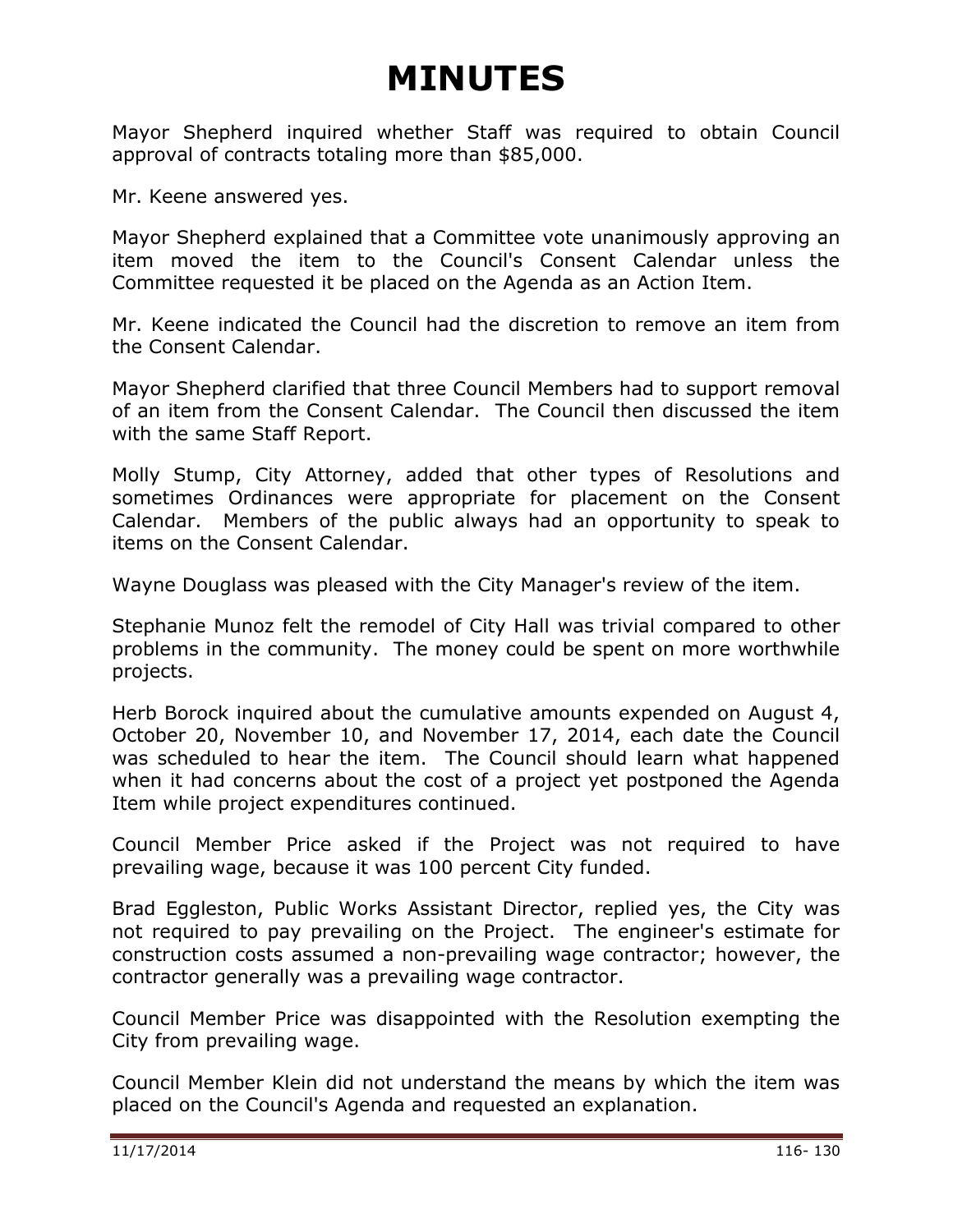Mr. Keene clarified that at the August 4, 2014 meeting, Council Members Holman and Burt and possibly Council Member Schmid requested the item be agendized. At that time, he stated that Staff would return with an informational item as the Project was already underway.

Ms. Stump added that the Council was essentially receiving a report.

Council Member Klein inquired about the number of contracts let.

Mr. Keene advised that two contracts had not been let; one for the public art project totaling \$174,000 and one for wayfinding totaling approximately \$307,000.

Council Member Klein believed the Council followed its procedures. Any large building needed capital investment regularly. City Managers since construction of City Hall had indicated it was inadequate. All previous improvement projects for City Hall had been placed on the Consent Calendar. Projects totaling more than \$2.7 million were routinely placed on the Consent Calendar. Council Members knew the procedure for removing an item from the Consent Calendar. Approval of the contract was conducted according to Council procedures.

Council Member Schmid had requested the item be agendized. The City Manager's review was useful and valuable. A contract totaling \$4 million placed on the Consent Calendar raised questions. The contract was an investment in the City's future, which was important to him. An item on the Consent Calendar did not necessarily alert the public to events affecting them. A \$4 million contract concerning the public's property was more appropriate for an Action Item.

Council Member Burt believed consolidating IT Staff would result in efficiency. He asked if the City could abandon the space formerly occupied by IT Staff.

Mr. Keene did not know the term of the lease for the space; however, Utilities Staff would backfill that space.

Council Member Burt indicated the explanation was informative and useful. The Project involved primarily upgrades and secondarily maintenance to City Hall. The City should not only justify projects in and of themselves but also in relation to other community needs. The Council owed the public a greater accountability for a project affecting community space.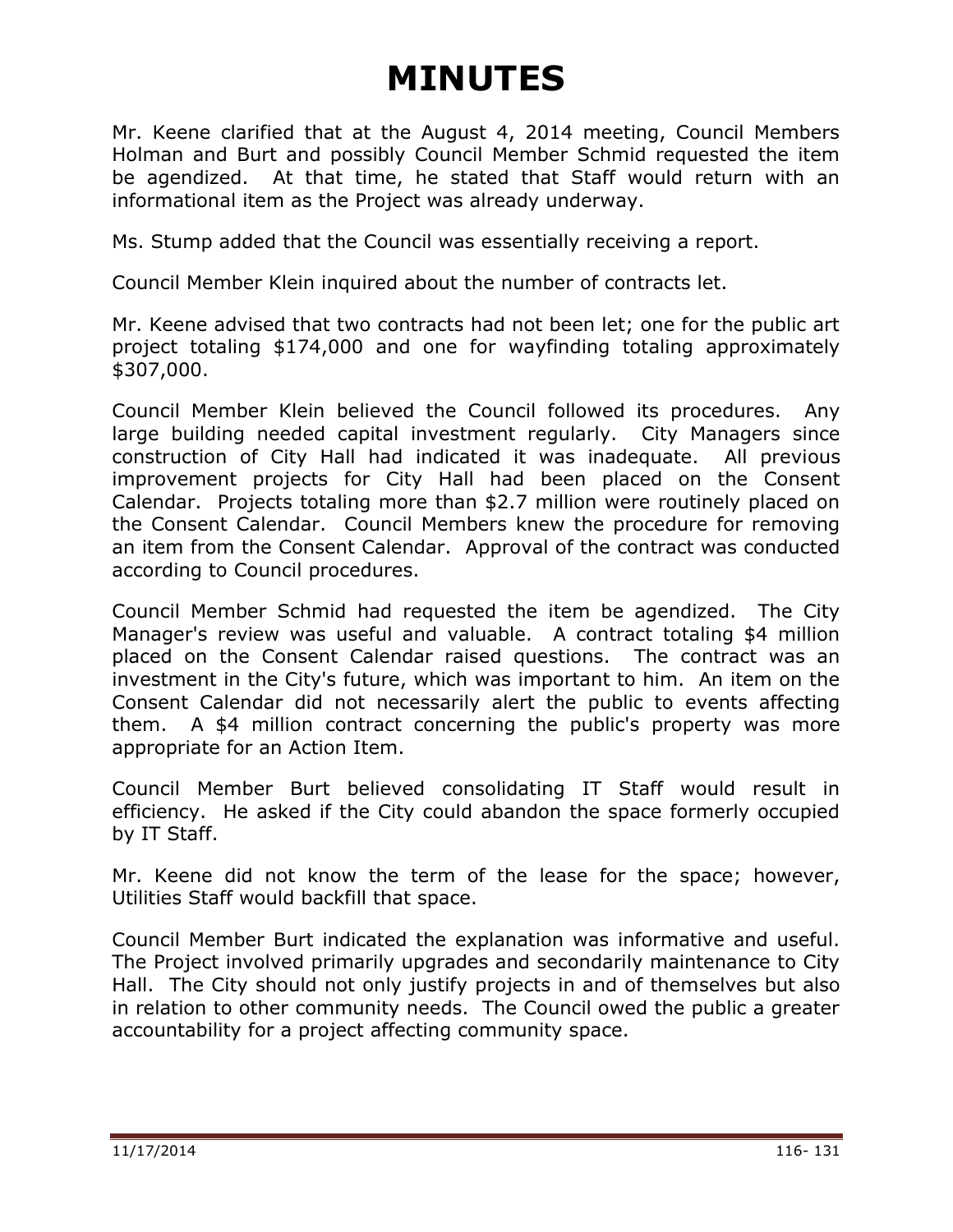Mayor Shepherd noted Council Members had not mentioned any action on the item. The Council had been aware of the Project for several years. During the economic downturn, bids were submitted under budget.

Council Member Scharff observed three members of the public remained for discussion of the item; although, it was a contentious topic during the campaign. He did not recall receiving a single email on the topic for the meeting.

Mayor Shepherd advised that the Council received one email requesting the item be discussed earlier in the meeting.

Council Member Scharff felt the City needed to invest in City Hall. City Hall had other maintenance needs as well. He inquired about work needed on the plaza.

Mr. Eggleston reported the Civic Center Plaza deck was identified as needing work on the waterproofing. One cost estimate totaled \$16 million for the project.

Mr. Keene agreed that the Project concerned improvement to the space and remediation of bad design. The issue seemed to be the cost increase. Staff identified funds that were not easily fungible to pay for the cost increase. Staff would return to the Council for approval of contracts for the public art and wayfinding. Staff could place those contracts on the Consent Calendar.

Council Member Klein explained that City Hall was designed in an era when public protests and demonstrations were common; therefore, the building was designed not to welcome the public.

14. Policy Discussion on Whether to Conduct a Closed Session Prior to an Open Session to Discuss the 2014-2015 Management & Professional Compensation Plan; Possible Referral to Policy & Services Regarding Closed/Open Session Practice for Compensation Matters.

<span id="page-24-0"></span>James Keene, City Manager, reported the Management and Professional Compensation Plan (Plan) was the pay plan for 200 Management and Professional Staff, excluding four Council Appointed Officers (CAO). Management and Professional Staff did not have an approved Plan for the current fiscal year. The Council requested he postpone his compensation recommendations during Budget hearings, because of pending negotiations with the Service Employees International Union (SEIU). Depending on Council action in the current discussion, Staff would return to the Council for action regarding the Plan.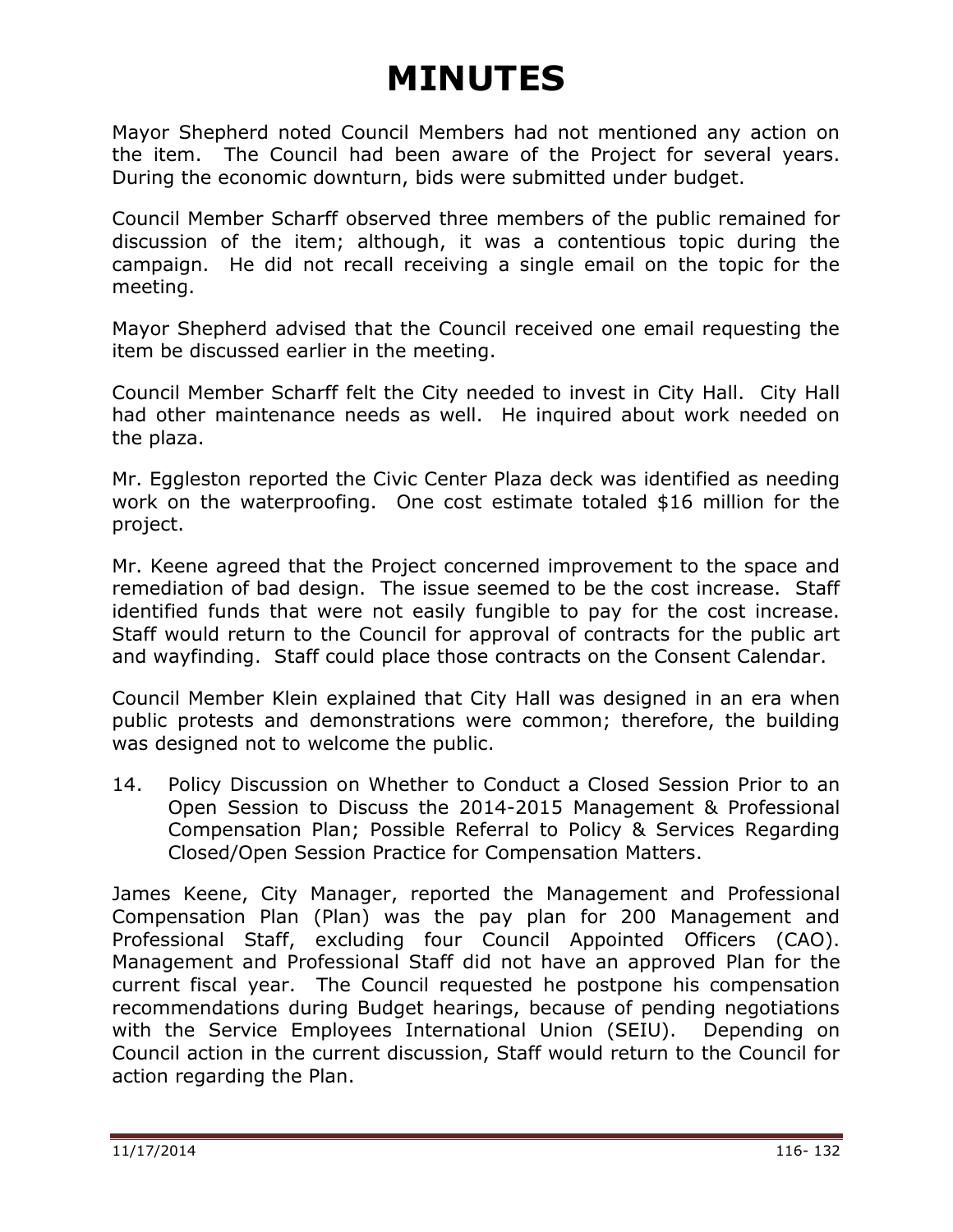Staff recommended the Council continue its practice of discussing Management and Professional Staff compensation in Closed Session and refer the larger question to the Policy and Services Committee for discussion related to Management and Professional Staff and other bargaining groups. Staff would notice the Closed Session for the next Council meeting. Council directions given to Staff during the Closed Session would be placed on the Council Agenda for action at the following meeting. After the Closed Session, Staff would meet with representatives of Management and Professional Staff to advise them of the Council's likely action at the Open Session.

Herb Borock suggested the City Manager's initial recommendation regarding compensation for an employee group should be made public and included in the packet for the Closed Session. The Council's deliberations and subsequent City Manager recommendations would continue to be made in Closed Session. Alternatively, offers and counteroffers exchanged between the City and employee groups during negotiations could be made public. A third alternative would be for City and employee group negotiations be held in public if employee groups agreed. Information regarding the Management Compensation Committee would be useful.

Bob Moss felt Staff should publicly present the range of salaries for categories of Staff and compare salaries with private industry and other cities. City negotiations with employee groups should be held in private. The City should inform the public first, so that the public could provide feedback.

Stephanie Munoz remarked that the public should be made aware of negotiation terms as they were exchanged rather than simply being informed of the results.

**MOTION:** Council Member Price moved, seconded by Council Member Burt to accept Staff recommendation to:

- 1) Continue the current practice of discussing appropriate elements of the FY 2015 proposed Management & Professional Compensation Plan ("Plan") in closed session as permitted under the Ralph M. Brown Act ("Brown Act"), followed by a presentation, discussion and adoption of the Plan in open session as an Action Item.
- 2) Refer to the Policy and Services Committee the discussion of alternatives regarding the use and sequence of closed and open sessions for discussing compensation and benefits changes for the various labor groups and the unrepresented Management and Professional group.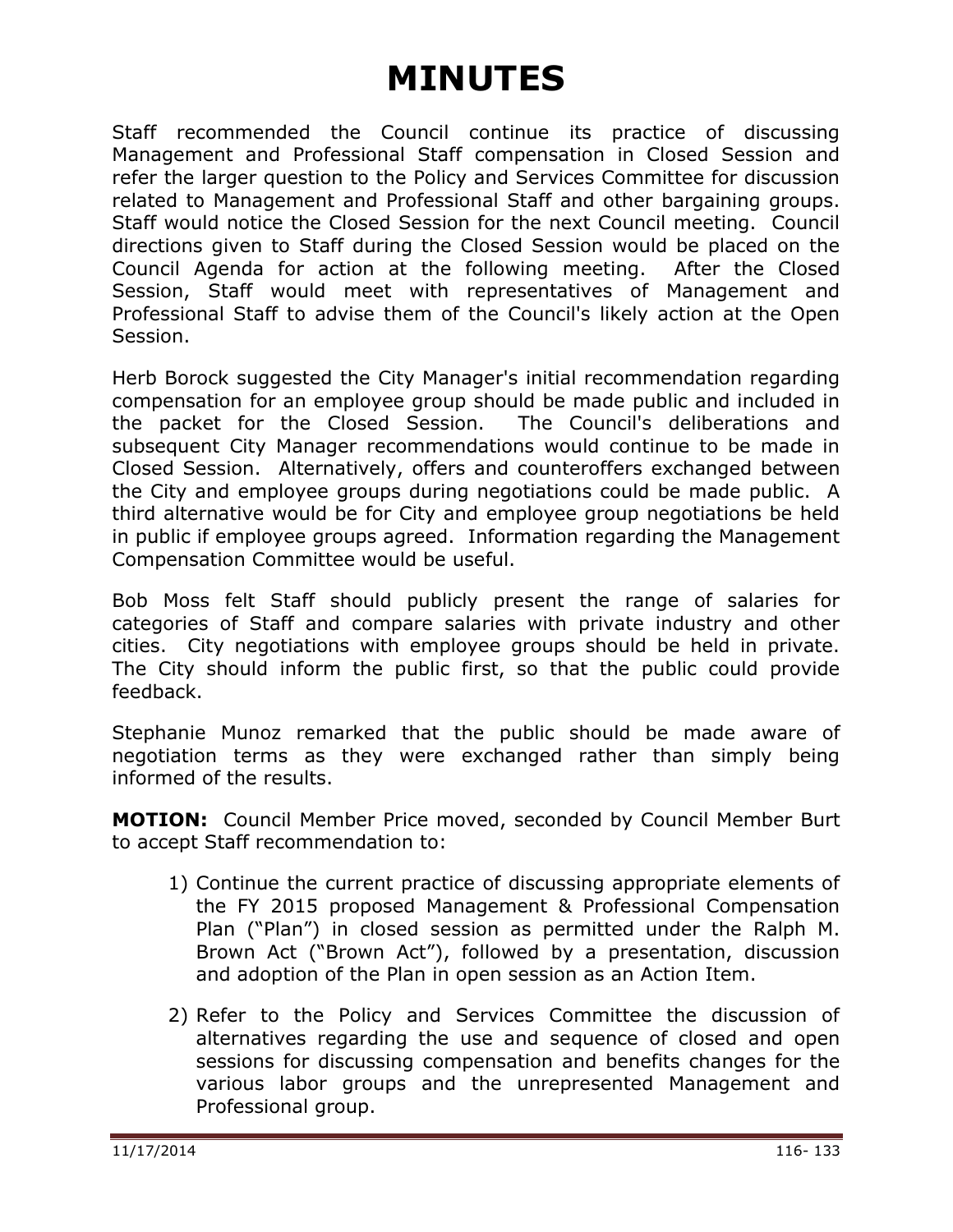Council Member Price indicated it was important to proceed with practices as outlined. Because Professional and Management Staff was the only unrepresented employee group, it was inappropriate to hold compensation discussions in Open Session. The Council needed a thorough discussion of alternatives in order to understand implications to Staff and various labor groups.

Council Member Burt did not want to create new policy without a thorough review and discussion. Mr. Borock's suggestions would be helpful in framing alternatives for consideration by the Policy and Services Committee.

Council Member Scharff understood the issue was holding Closed Sessions for negotiations with labor groups but Open Sessions for discussion of compensation for Professional and Management Staff. Negotiating with labor groups in public would present a host of issues and should be referred to the Policy and Services Committee. There was no negotiation with Professional and Management Staff; therefore, compensation could be discussed in public. With respect to the note that Professional and Management Staff were working without a Plan, more than likely the Council would make any new Plan retroactive. There was no disadvantage to discussing a Plan in public.

**SUBSTITUTE MOTION**: Council Member Scharff moved, seconded by Council Member XXX to: 1) discuss proposed Management and Professional Compensation in public session; and 2) refer to the Policy and Services Committee the discussion of alternatives regarding the use and sequence of closed and open sessions for discussing compensation and benefits changes for the various labor groups and the unrepresented Management and Professional group.

#### **SUBSTITUTE MOTION FAILED DUE TO THE LACK OF SECOND**

Vice Mayor Kniss believed an open discussion at the Policy and Services Committee would be useful.

Council Member Schmid commented that the public knew more details of Staff compensation than of any private entity. He asked if Vice Mayor Kniss recalled the Palo Alto Unified School District (PAUSD) holding public negotiations in 1990.

Vice Mayor Kniss did not.

Council Member Schmid referred to PAUSD as an example of public negotiations. Public negotiations could create bad feelings between City workers and the public.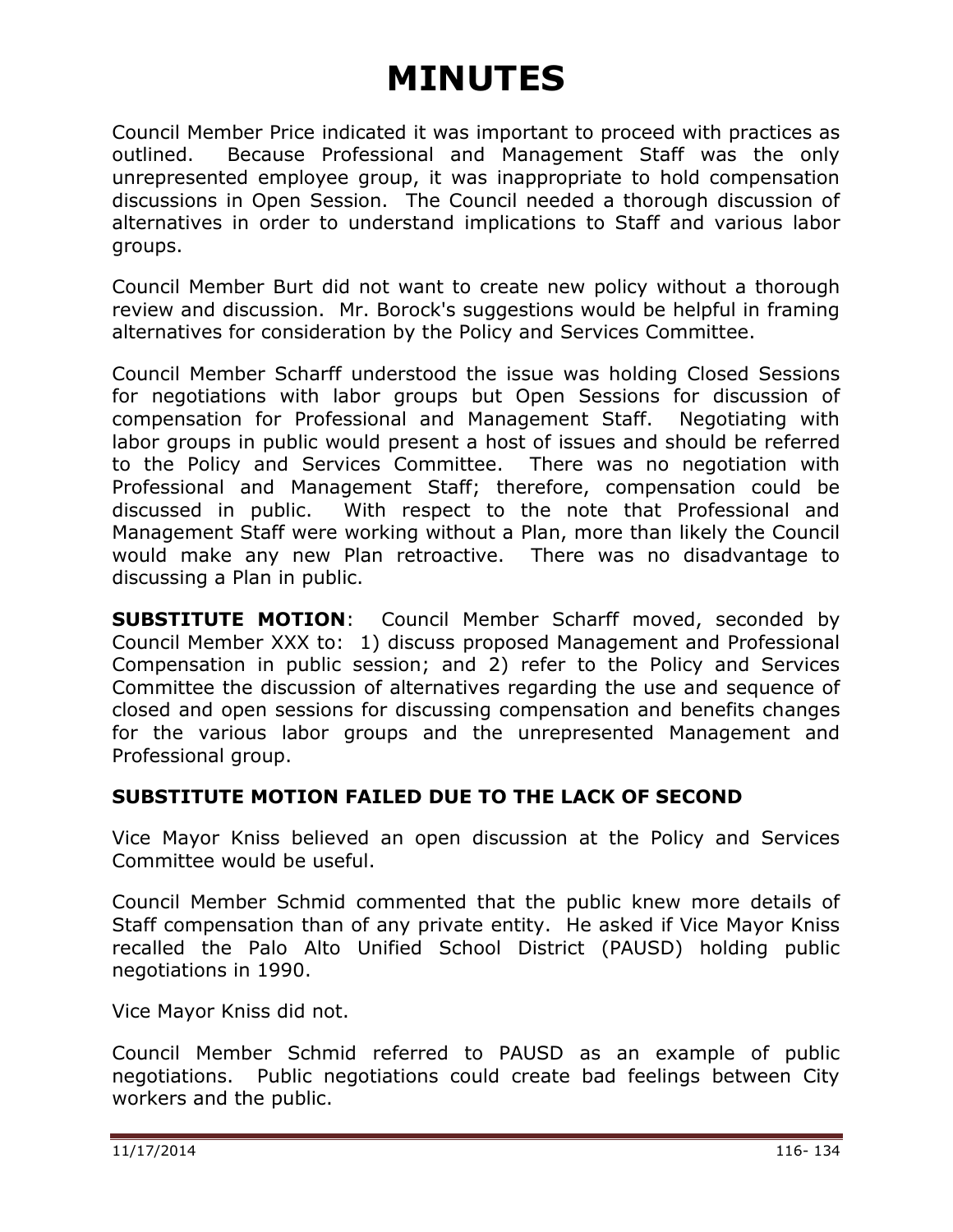While salary increases for public employees were modest, benefits were growing twice as fast. He questioned whether public negotiations could lead to a better understanding of salaries and real wages. A discussion at the Policy and Services Committee would be helpful.

Council Member Berman remarked that similar discussions were occurring in other cities along the Peninsula.

Mayor Shepherd expressed concern about referring the question to the Policy and Services Committee given the length of its Agenda. She supported treating Professional and Management Staff as though they were an organized labor group. Compensation terms were always made public once an agreement was reached.

Mr. Keene clarified that he and the Chair of the Policy and Services Committee would schedule the Open Session/Closed Session discussion at a convenient time rather than on December 9, 2014 as mentioned in the Staff Report.

Council Member Scharff asked if the City Manager anticipated holding a discussion at the Policy and Services Committee prior to the end of the year.

Mr. Keene would work with the Chair to determine a date.

#### **MOTION PASSED**: 7-1 Scharff no, Holman absent

#### <span id="page-27-0"></span>Council Member Questions, Comments And Announcements

Vice Mayor Kniss announced the Bay Area Air Quality Management District kicked off the Spare the Air campaign. There was some discussion of banning smoking of meats outdoors.

Council Member Klein could continue to serve on the Bay Area Water Supply and Conservation Agency (BAWSCA) even though his Council term would end on December 31, 2014; however, he felt it was more appropriate to resign his appointment. He requested an Agenda Item in December to name his successor. He interpreted the Council Policies and Procedures as the individual Council Member had the discretion to determine whether he could participate in a Council meeting by telephone. The confusion at the November 10, 2014 Council meeting was unfortunate. Council Member Schmid and he urged the Council to change the Charter to end Council Member terms early in December; however, a majority of the Council did not agree. Council Members were mandated to do their best and to vote their conscience, which he would do until he left office on December 31, 2014.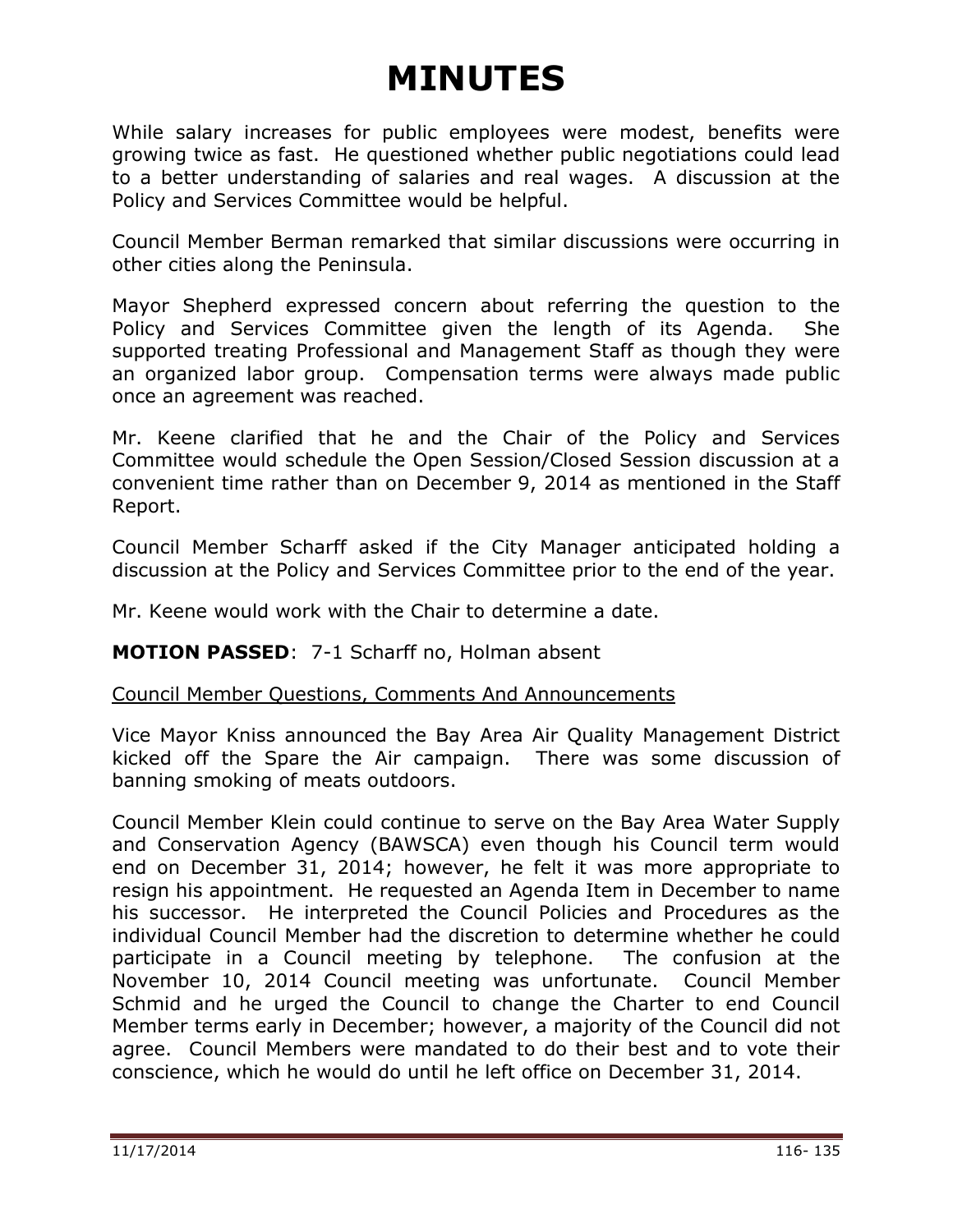Council Member Berman attended a joint event hosted by the Art Center and Rinconada Library. The public art located between the two buildings was brilliant.

Council Member Scharff was elected Vice President of the Santa Clara County Cities Association for the upcoming year.

Council Member Price requested Staff work with the Human Relations Commission (HRC), other cities, and nonprofit agencies to convene a summit of innovative homelessness programs and partnerships including, but not limited to, the Santa Barbara Safe Parking Program and the San Francisco Mobile Shower Units.

Molly Stump, City Attorney, explained that Council Members could request an item be placed on the Council's Agenda to consider directions to Staff to perform the work.

Council Member Klein suggested Council Member Price limit her proposal to a general statement.

Ms. Stump agreed that a broader description of an Agenda Item was often better. Staff would retain Council Member Price's proposal as notes for the item. A broader description would allow for more ideas to be brought forward.

Council Member Burt asked if a Motion was permitted in the current item.

Ms. Stump responded no. Council Members could agendize an item for a future discussion.

Mayor Shepherd asked if there was support for the concept.

Council Member Schmid supported a broad Agenda Item regarding homelessness.

Ms. Stump explained that the proposal was an oral Colleagues' Memo to place on a future Agenda a discussion of issues related to homelessness, county services, and related matters.

Mayor Shepherd inquired whether support by two Council Members was sufficient to agendize an item.

Ms. Stump replied yes. Staff would shape an Agenda Item that would allow a broad discussion.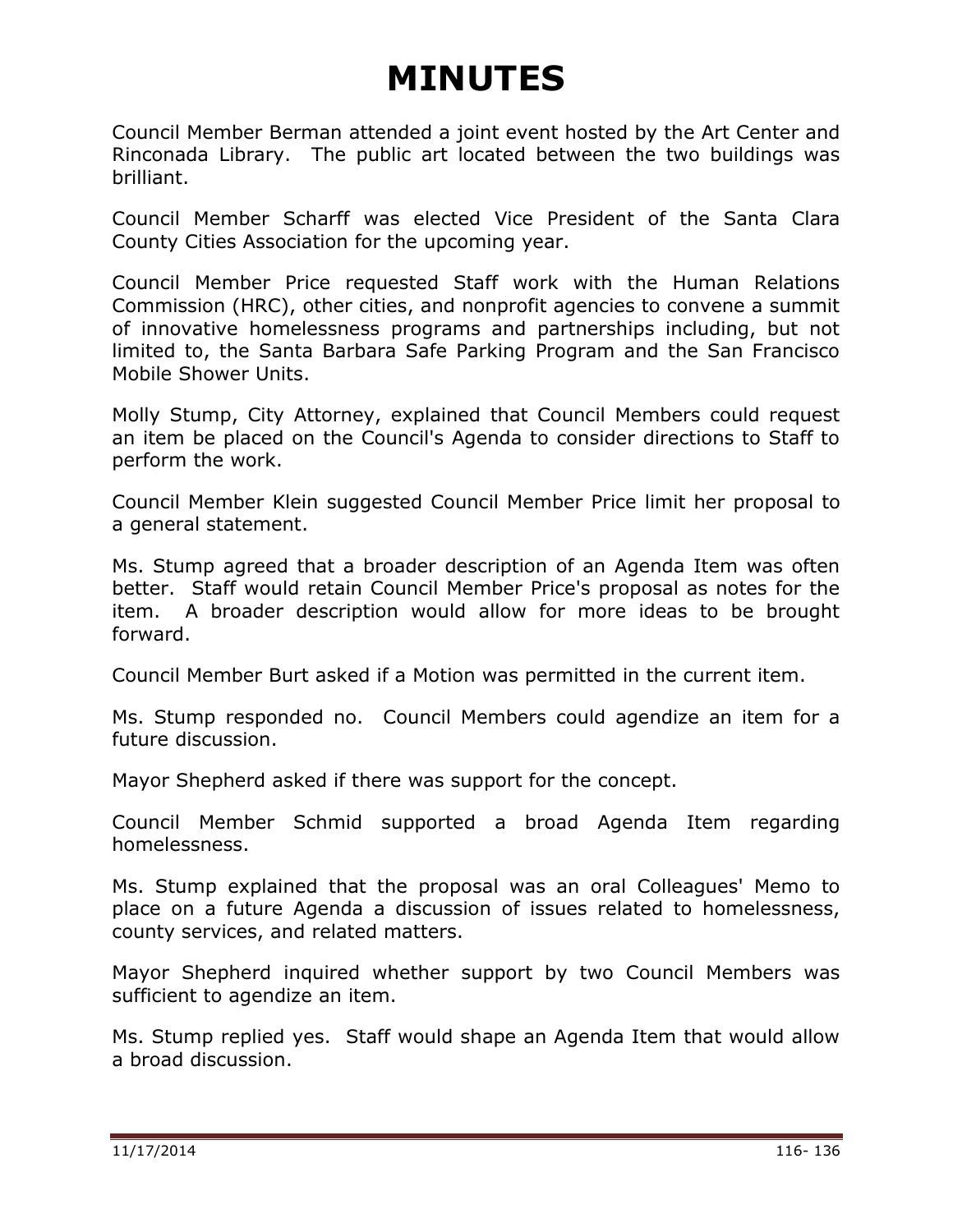Council Member Burt asked if the Agenda Item would allow discussion of improving or modifying existing enforcement regulations.

Ms. Stump answered no. Enforcement was related to unlawful conduct rather than homelessness.

Council Member Burt asked if vehicle dwelling would be acceptable for both support and enforcement programs.

Ms. Stump inquired whether Council Member Burt wished to discuss vehicle dwelling.

Council Member Burt understood vehicle dwelling was going to be the primary focus of the Agenda Item.

Mr. Keene believed vehicle dwelling should be included.

Ms. Stump preferred the term vehicle dwelling to the term homelessness, and recommended substituting the terms.

Council Member Burt inquired whether the Council could discuss social service initiatives to support needs as well as potential ways to support neighborhoods under the Agenda Item.

Ms. Stump replied yes.

Council Member Price felt the earlier statement was more global and would allow more discussion.

Mr. Keene understood the Council's intent was to allow a discussion of issues pertaining to vehicle dwelling, homelessness, and related services.

Council Member Schmid noted homelessness was in both his and Council Member Price's original comments.

Ms. Stump suggested substituting vehicle dwelling for homelessness because of Council Member Burt's interest in quality of life, criminal enforcement. Enforcement was not and should not be directly related to homelessness. She asked if Council Member Schmid wanted to discuss other types of social services related to community people without homes.

Mr. Keene suggested "county services and related homeless services."

Council Member Schmid reiterated that both Council Member Price and he specifically stated homelessness.